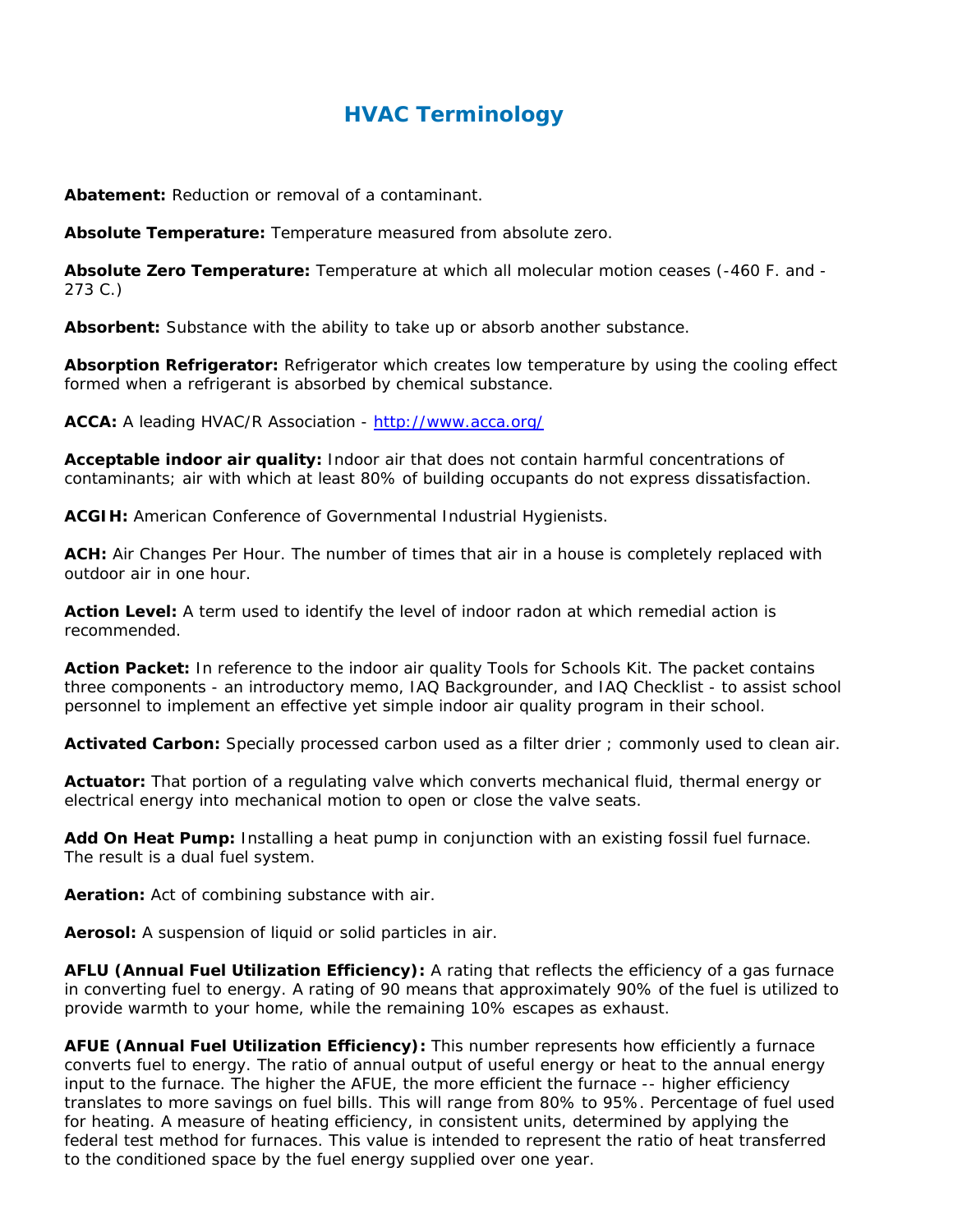**AHU (Air Handler Unit):** The inside part of the A/C system that contains the blower, cooling (evaporator) coil, and heater. The part of an HVAC system responsible for moving air, which may also clean, heat, or cool the air. This refers to equipment used to provide conditioned air to a space. The air handler unit generally includes a blower or fan, heating and/or cooling coils, and related equipment such as controls, condensate drain pans, and air filters. Does not include ductwork, registers or grilles, or boilers and chillers.

**Air Change:** The amount of air required to completely replace the air in a room or building; not to be confused with recirculated air.

**Air Cleaner:** Device used for removal of airborne impurities. A device that actively removes impurities from the air, including forced air filtration systems and electronic air cleaners. Air cleaners may be added to HVAC systems or stand-alone room units.

**Air Cleaning:** An indoor air quality control strategy to remove various airborne particulates and/or gases from the air. The three types of air cleaning most commonly used are particulate filtration, electrostatic precipitation, and gas sorption.

**Air Coil:** Coil on some types of heat pumps used either as an evaporator or condenser.

**Air Conditioner:** Device used to control temperature, humidity, cleanliness and movement of air in a confined space.

**Air Conditioning:** Control of the temperature, humidity, air movement and cleaning of air in a confined space.

**Air Cooler:** Mechanism designed to lower temperature of air passing through it.

**Air Diffuser:** An air distribution outlet or grille designed to direct airflow into desired patterns. Supply air terminal device, designed to direct airflow into desired patterns, usually placed in the ceiling, generally of circular, square or rectangular shape, and composed of divergent deflecting members.

**Air Diffusion:** Distribution of the air in a space, called the treated space, by means of devices, called air terminal devices, in a manner so as to meet certain specified conditions, such as air change rate, pressure, cleanliness, temperature, humidity, air velocity and noise level.

**Air Distribution:** The transportation of a specified air flow to or from the treated space or spaces, generally by means of ductwork.

**Air Exchange Rate:** The rate of air flow moving through a space, usually expressed in terms of room volume units per unit of time such as room air changes per hour.

**Air Exchange Rate:** The rate at which outside air replaces indoor air in a space. Expressed in one of two ways: the number of changes of outside air per unit of time in air changes per hour (ACH); or the rate at which a volume of outside air enters per unit of time - cubic feet per minute (cfm).

**Air Gap:** The space between magnetic poles or between rotating and stationary assemblies in a motor or generator.

**Air Handler:** an-blower, filter and housing parts of a system. Fan-blower, filter, heat transfer coil, and housing parts of a system. Also known as the blower section and part of the split system, this unit is commonly in your home or attic and blows the air through your house. This has to be matched with the condenser properly to assure maximum efficiency. This will contain your heating and evaporator coil.

**Air Infiltration:** Leakage of air into rooms through cracks, windows doors and other openings.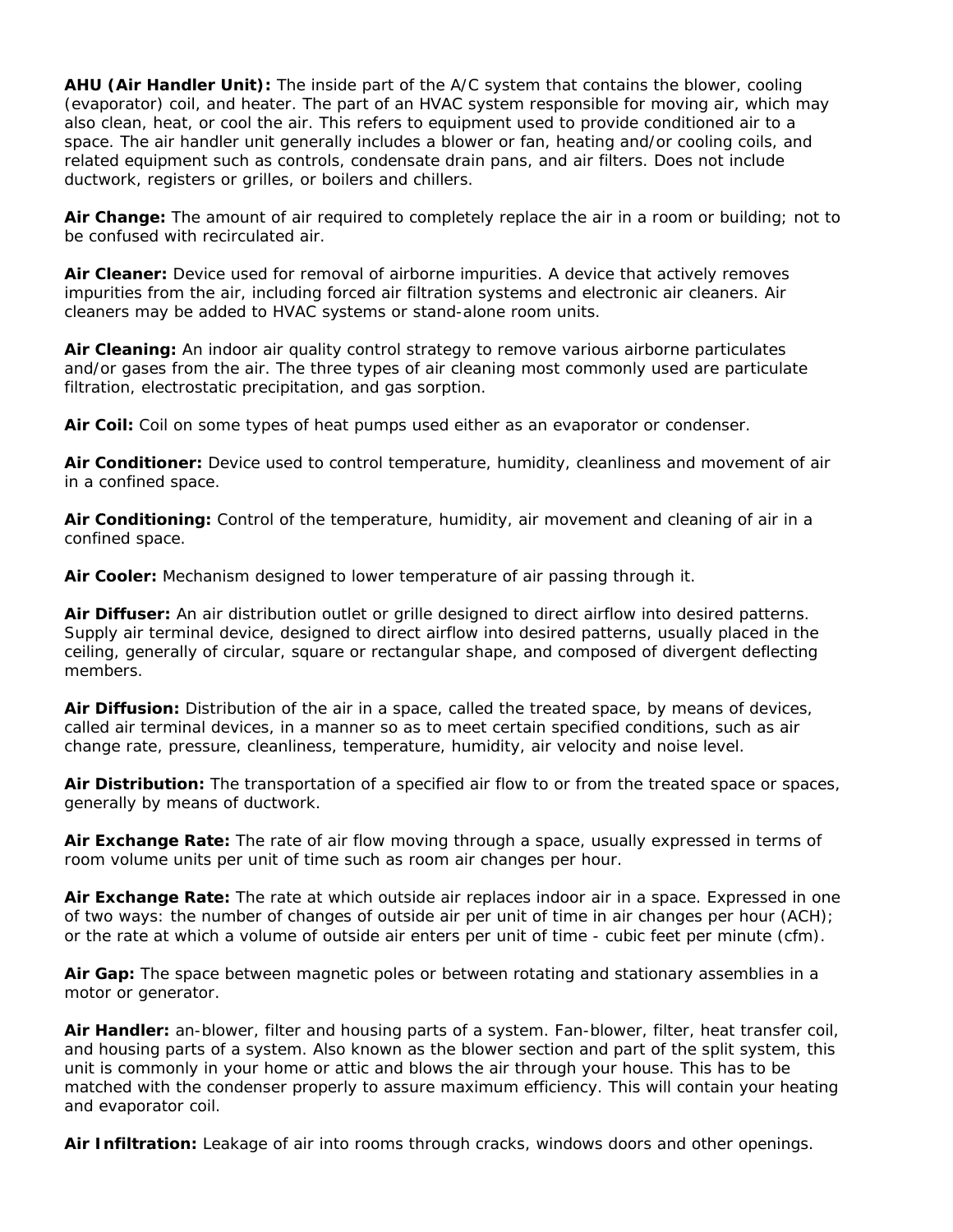**Air Quality Standard:** A government-mandated regulation that specifies the maximum contaminant concentration beyond which health risks are considered to be unacceptable.

**Air Source Equipment:** Heat pumps or air conditioners that uses the outdoor air to transfer heat to and from the refrigerant in the unit.

**Air Terminal Device:** A device located in an opening provided at the boundaries of the treated space to ensure a predetermined motion of air in this space.

**Air Terminal Device, Slot:** A device with one or several slots with an aspect ratio of 10: 1 or more for each slot (the aspect ratio is the ratio of the length to the width of the closed rectangular opening). A slot may or may not have an adjustable member to vary the direction of the air jet(s) or air flow rate.

**Air-Cooled Condenser:** Heat of compression, plus the heat of absorption, is transferred from refrigerant within coil to surrounding air, either by convection or fan or blower.

**Airflow:** The distribution or movement of air.

**Ak value (of an air terminal device):** Quotient obtained by dividing a measured air flow rate by a measured air velocity according to a specific process and a specific instrument.

**Algaecide:** Normally in tablet form, placed in evaporator drain pan. Used to help slow the growth of bacteria.

**Allergens and Pathogens:** Biological material, including bacteria, viruses, fungi, mold spores, pollens, skin flakes and insect parts are ubiquitous in indoor environments. These particulates range from less than one to several microns in size. When airborne, they are usually attached to dust particulates of various sizes so that all sizes of airborne particulates may include them.

Alternating Current (AC): Flow of electricity that constantly changes direction between positive and negative sides. Almost all power produced by electric utilities in the United States moves in current that shifts direction at a rate of 60 times per second.

**Ambient:** The surrounding atmosphere; encompassing on all sides; the environment surrounding a body but undisturbed or unaffected by it.

**Ambient Air:** The air surrounding a building; outside air.

**Ambient Air Temperature:** Surrounding temperature, such as the outdoor air temperature around a building.

**Ampere (A or Amp):** The primary unit of measurement of electrical current. One ampere of current is produced in a circuit by 1 volt acting through a resistance of 1 ohm.

**Amplification:** An increase in the numbers or concentration of a microbe or its products through reproduction and growth of the microbe.

**Annual Effects:** The total effects in energy use (measured in megawatthours) and peak load (measured in kilowatts) caused by all participants in the DSM programs that are in effect during a given year. It includes new and existing participants in existing programs (those implemented in prior years that are in place during the given year) and all participants in new programs (those implemented during the given year). The effects of new participants in existing programs and all participants in new programs should be based on their start-up dates (i.e., if participants enter a program in July, only the effects from July to December should be reported). If start-up dates are unknown and cannot be reasonably estimated, the effects can be annualized (i.e., assume the participants were initiated into the program on January 1 of the given year). The annual effects should consider the useful life of efficiency measures, by accounting for building demolition, equipment degradation and attrition.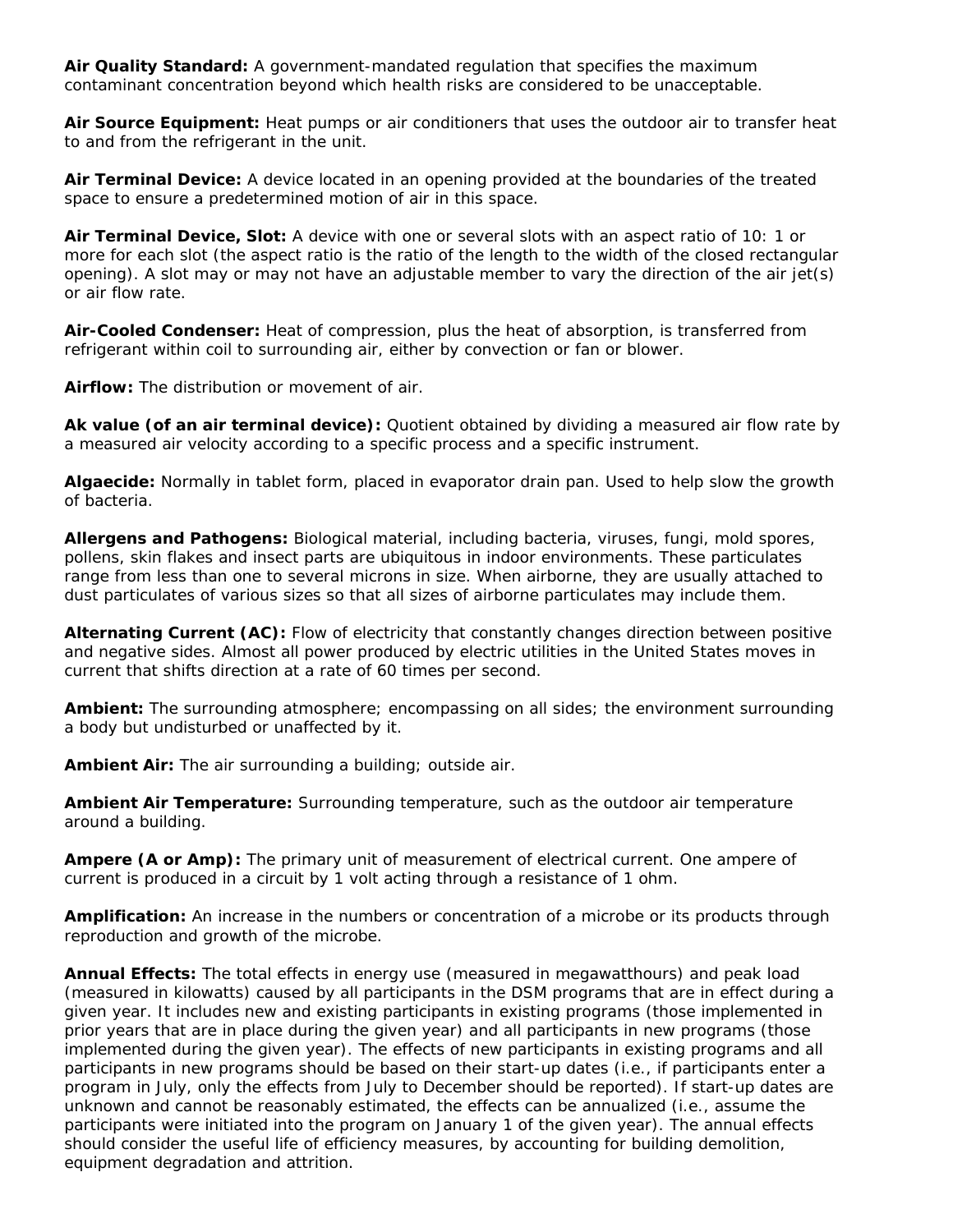**Antimicrobial:** Agent that kills microbial growth.

**Appliance Efficiency Standards:** California Code of Regulations, Title 20, Chapter 2, Subchapter 4: Energy Conservation, Article 4: Appliance Efficiency Standards. Appliance Efficiency Standards regulate the minimum performance requirements for appliances sold in California and apply to refrigerators, freezers, room air conditioners, central air conditioners, gas space heaters, water heaters, plumbing fittings, fluorescent lamp ballasts and luminaires, and ignition devices for gas cooking appliances and gas pool heaters. New National Appliance Standards are in place for some of these appliances and will become effective for others at a future date.

**APR:** Air Purifying Respirator

**ARI:** (Air-Conditioning and Refrigeration Institute) Air-Conditioning and Refrigeration Institute is a nonprofit, voluntary organization comprised of heating,air conditioning and refrigeration manufacturers. ARI publishes standards for testing and rating heat pumps and air conditioners to provide you with a standardized measure of comparison. So, ARI ensures a level of performance within the industry.

**Asbestos:** A class of silicate minerals composed of long, thin fibers.

**ASHRAE:** A leading HVAC/R Association - American Society of Heating, Refrigerating and Air Conditioning Engineers - http://www.ashrae.org/ The trade association that provides information and sets standards for the industry.

**ASTM:** American Society for Testing and Materials.

**Backdrafting:** Reverse flow of combustion gases down the chimney of a vented combustion appliance, which is often caused by depressurization of the room where the appliance is located. A condition where the normal movement of combustion products from a combustion appliance up a flue is reversed so that the combustion products can enter the building.

**Background Concentration:** The level of a contaminant present before the introduction of a new source.

**Balance Point:** The lowest outdoor temperature at which the refrigeration cycle of a heat pump will supply the heating requirements. Usually a temperatyre between 30°F to 45°F -- at which a heat pump's output exactly equals the heating needs of the house. Below the balance point, supplementary electric resistance heat is needed to maintain indoor comfort.

**Balancing:** The process of adjusting the flow of air in duct systems, or water flow in hot-water heating systems. Proper balancing is performed using accurate instrumentation to deliver the right amount of heating or cooling to each area or room of the home.

**Bioaerosol:** An airborne microbial contaminant, such as a virus, bacteria, fungus, algae, or protozoa, or particulate material associated with one of these microorganisms.

**Biocide:** Substance or chemicals that kills organisms such as molds.

**Biological Contaminants:** Agents derived from, or that are, living organisms (e.g., viruses, bacteria, fungi, and mammal and bird antigens) that can be inhaled and can cause many types of health effects including allergic reactions, respiratory disorders, hypersensitivity diseases, and infectious diseases. Also referred to as "microbiologicals" or "microbials."

**Blower door:** A large powerful variable-speed fan mounted in a doorway that blows air into (pressurizes) or sucks air out of (depressurizes) a house. It's used to test for air leakage in a house. The size and complexity of the fan varies, but all blower doors have adjustable frames around the fan so that they can fit snugly into most doorways.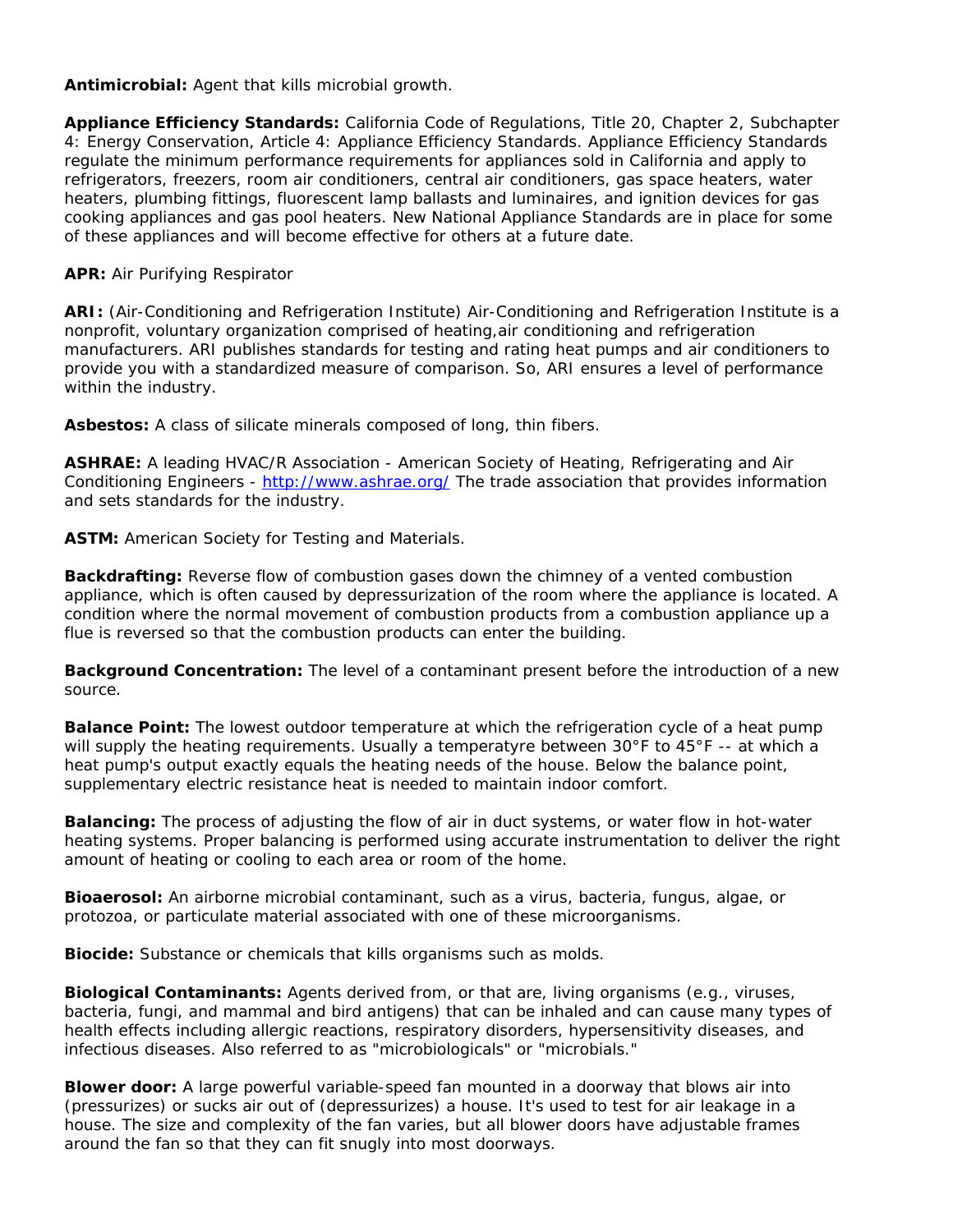**Blower (Fan):** An air handling device for moving air in a distribution system.

**Boiler:** A device for generating steam for power, processing, or heating purposes or for producing hot water for heating purposes or hot water supply. Heat from an external combustion source is transmitted to a fluid contained within the tubes in a boiler shell, a closed vessel in which water is converted to pressurized steam. This fluid is delivered to an end-use at a desired pressure, temperature, and quality.

**Boot:** A piece of duct used to connect ducts with registers.

**Breathing Zone:** The area of a room in which occupants breathe as they stand, sit, and lie down.

**BRI (Building-Related Illness):** Diagnosable illness whose symptoms can be identified and whose cause can be directly attributed to airborne building pollutants (e.g., Legionnaire's disease, hypersensitivity pneumonitis). Also: A discrete, identifiable disease or illness that can be traced to a specific pollutant or source within a building. (Contrast with "Sick building syndrome").

**BTU (British Thermal Unit):** The amount of heat that will raise or lower one pound of water 1 degree F. at 39.2 degrees F. One BTU is the equivalent of the heat given off by a single wooden kitchen match. The British Thermal Unit is a standard of measure for cooling and heating capacities. This is how the capacity of air conditioning is measured. A standard measure of heat energy in the U.S., commonly used to measure the energy content of various fuels and steam. It takes one Btu to raise the temperature of one pound of water by one degree Fahrenheit at sea level. For example, it takes about 2,000 Btus to make a pot of coffee. One Btu is equivalent to 252 calories, 778 foot-pounds, 1055 joules, and 0.293 watt-hours. Note: In the abbreviation, only the B is capitalized. For your home, it represents the measure of heat givens off when fuel is burned for heating or the measure of heat extracted from your home for cooling.

**BTUH (British Thermal Unit Per Hour):** Establishes a time reference to btu input or output rates. A BTUH is how many BTUs are used per hour.

**Buffer zone:** An area within the home between the conditioned zones and the outside. Thus it normally is not conditioned (for instance, attics, attached garages, crawlspaces, basements, and enclosed porches).

**Building Energy Efficiency Standards:** California Code of Regulations, Title 24, Part 2, Chapter 2-53; regulating the energy efficiency of buildings constructed in California. Building, Envelope the outer walls, windows, doors, roof, and floors of a building; the building shell.

**Building Envelope:** Elements of the building, including all external building materials, windows, and walls, that enclose the internal space.

**CAE (Combined Annual Efficiency):** A measure of the amount of heat produced for every dollar of fuel consumed for both home heating and water heating.

**Calorie:** One energy calorie is equivalent to 4.2 joules. Thus, it takes 500,000 calories of energy to boil a pot of coffee. One food calorie equals 1,000 energy calories.

**Capacitor:** A device used to start a motor or compressor (or to keep it running after start up.)

**Capacity:** (or System Capacity ) The output or producing ability of a piece of cooling or heating equipment. Cooling and heating capacity are normally referred to in BTUs. The capacity of an air conditioner is measured by the amount of cooling it can do when running continuously. The total capacity is the sum of the latent capacity (ability to remove moisture from the air) and sensible capacity (ability to reduce the dry-bulb temperature). Each of these capacities is rated in Btus per hour (Btu/h). The capacity depends on the outside and inside conditions. As it gets hotter outside (or cooler inside) the capacity drops. The capacity at a standard set of conditions is often referred to as "tons of cooling."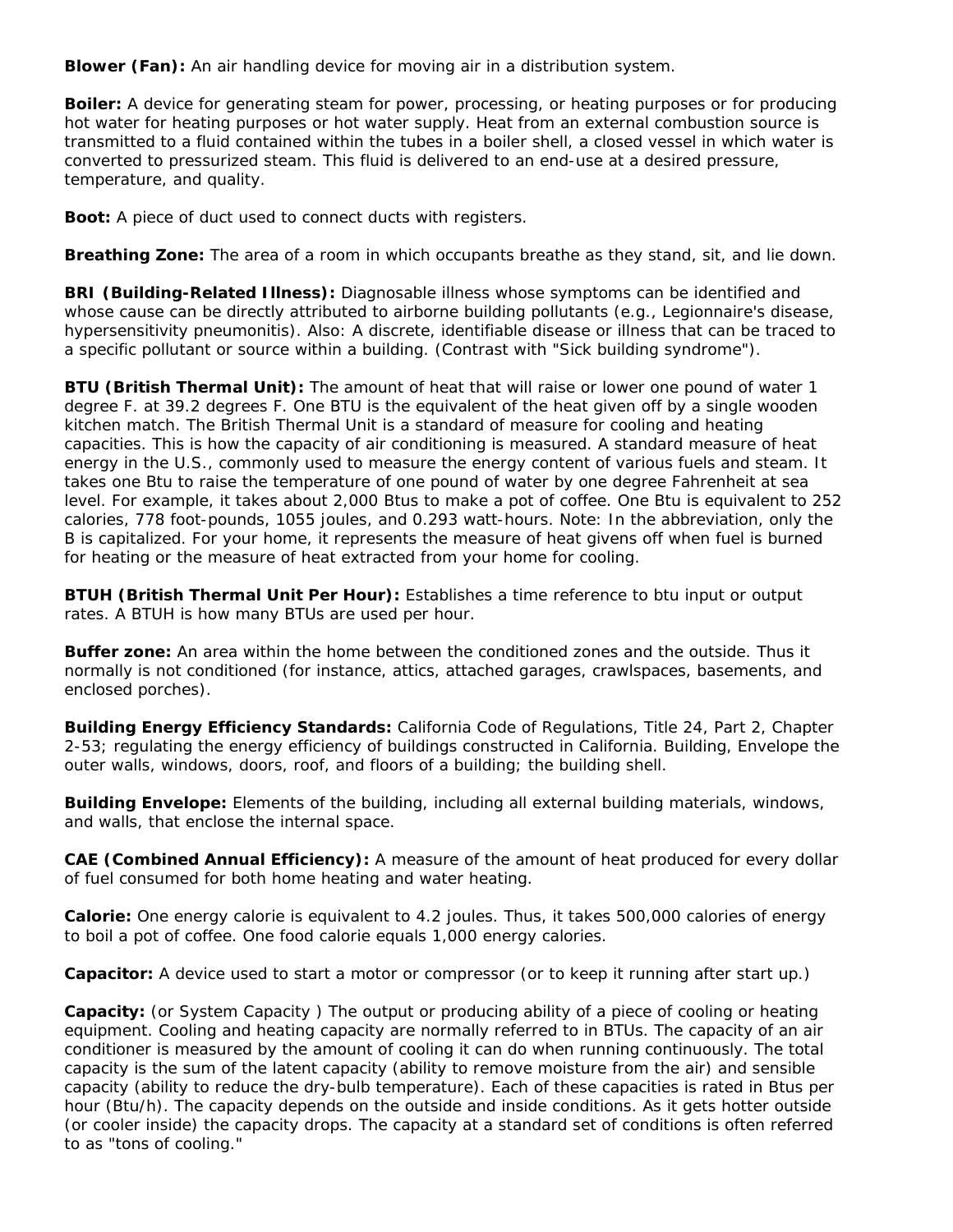**Carbon Dioxide:** (CO2) A colorless, odorless, non-poisonous gas that is a normal part of the air. Carbon dioxide, also called CO2, is exhaled by humans and animals and is absorbed by green growing things and by the sea. A gas which can at high levels (above 1.5 % or 15,000 parts per million), have physiological effects. Main indoor source is human respiration; measurements used as indicators of ventilation conditions.

**Carbon Monoxide:** (CO) An colorless, odorless gas that is the product of incomplete fuel combustion or carbon burns without sufficient air nearby. It is a chemical asphyxiant; in the bloodstream it effectively prevents the transport of oxygen to the body's tissues. CO exposure can affect the lungs, heart, and nervous system, and can cause death. Sources include cooling and heating appliances, tobacco smoke, and entrained exhaust from parking garages and truck idling areas. A gas, made up of carbon and oxygen molecules, produced by incomplete burning of carbon or carbonaceous materials, including carbon-based fuels. including coal, natural gas, gasoline, oil and wood. It is a major air pollutant on the basis of weight. Carbon monoxide is also produced from incomplete combustion of many natural and synthetic products. For instance, cigarette smoke contains carbon monoxide. When carbon monoxide gets into the body, the carbon monoxide combines with chemicals in the blood and prevents the blood from bringing oxygen to cells, tissues and organs. The body's parts need oxygen for energy, so high-level exposures to carbon monoxide can cause serious health effects, with death possible from massive exposures. Symptoms of exposure to carbon monoxide can include vision problems, reduced alertness, and general reduction in mental and physical functions. Carbon monoxide exposures are especially harmful to people with heart, lung and circulatory system diseases.

**Carboxyhemogoblin Saturation:** Carbon monoxide poisoning.

**Carcinogen:** An agent suspected or known to cause cancer.

**Ceiling Plenum:** The space between the suspended and structural ceiling used as part of the air distribution system that accomodates the mechanical and electrical equipment. This space usually accommodates electrical, communications, and mechanical connections as well. The space is kept under negative pressure.

**Celsius:** A temperature scale based on the freezing (0 degrees) and boiling (100 degrees) points of water. Abbreviated as C in second and subsequent references in text. Formerly known as Centigrade. To convert Celsius to Fahrenheit, multiply the number by 9, divide by 5, and add 32. For example: 10 degrees Celsius x 9 = 90; 90 / 5 = 12; 18 + 32 = 50 degrees Fahrenheit.

**Central Air Handling Unit (Central AHU):** This is the same as an Air Handling Unit, but serves more than one area.

**Central Forced-Air Heating System:** A piece of equipment that produces heat in a centralized area, then distributes it throughout the home through a duct system.

**CFM:** (Cubic Feet per Minute) A standard measurement of airflow that indicates how many cubic feet of air pass by a stationary point in one minute. The higher the number, the more air is being forced through the system. A typical system produces 400 CFM per ton of air conditioning.

**Charge:** Amount of refrigerant placed in a refrigerating unit.

**Chemical Sensitization:** Evidence suggests that some people may develop health problems characterized by effects such as dizziness, eye and throat irritation, chest tightness, and nasal congestion that appear whenever they are exposed to certain chemicals. People may react to even trace amounts of chemicals to which they have become "sensitized."

**Chiller:** A device that produces chilled water to provide air conditioning for large buildings or cooling for process applications. A device that cools water, usually to between 40 and 50 degrees Fahrenheit for eventual use in cooling air.

**Circuit:** One complete run of a set of electric conductors from a power source to various electrical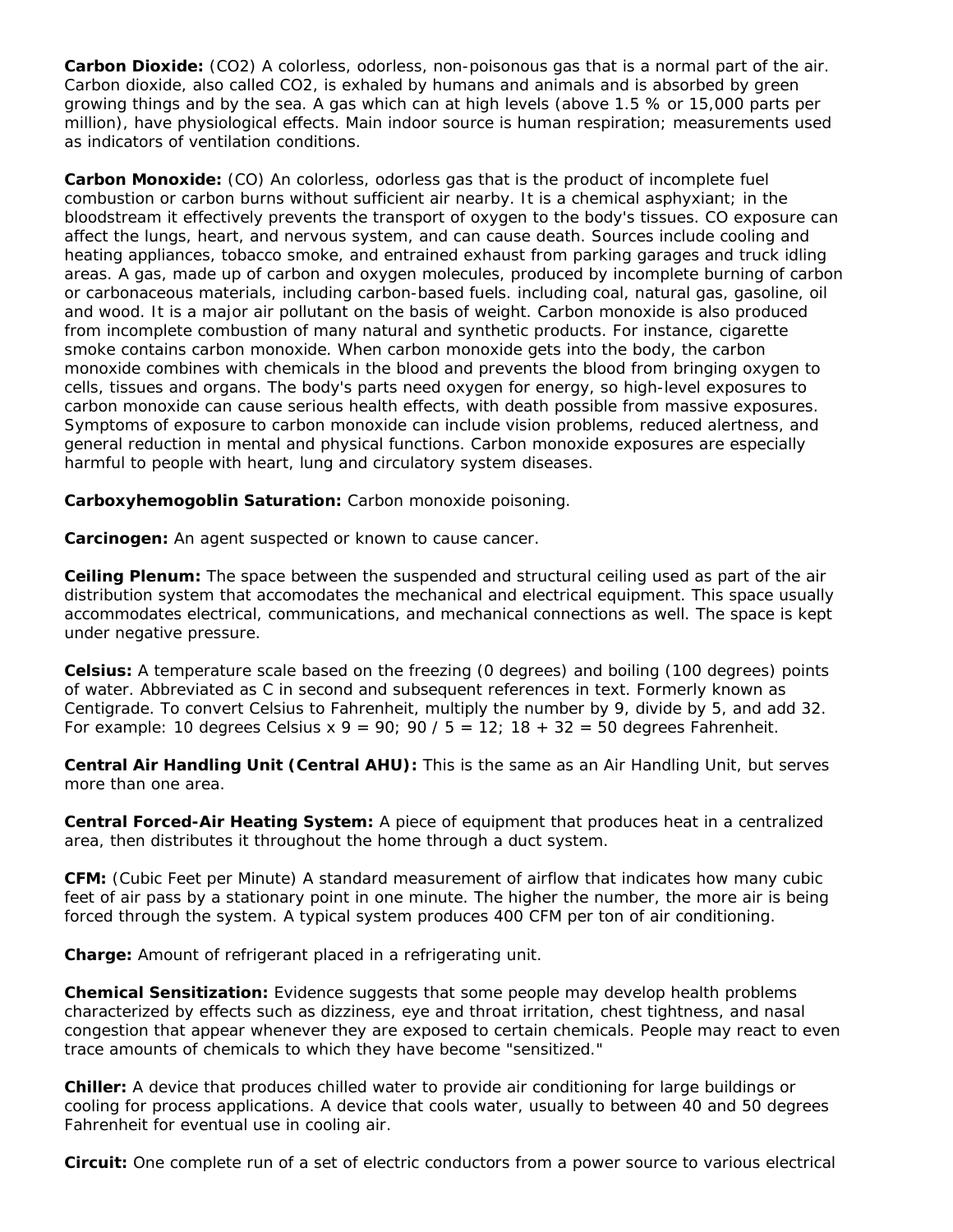devices (appliances, lights, etc.) and back to the same power source.

**Clean Air Act:** The original Clean Air Act was passed in 1963, but the national air pollution control program is actually based on the 1970 version of the law. The 1990 Clean Air Act Amendments are the most far-reaching revisions of the 1970 law. The 1990 amendments are o ften referred to as as the 1990 Clean Air Act.

**Clean Air Act Amendments of 1990:** These ammendments represent a major overhaul of the earlier Clean Air Act of 1970. Changes include revised provisions for attainment and maintenance of National Ambient Air Quality Standards, mobile sources, hazardous air pollutants, and other assorted air quality issues. In addition, it establishes guidelines for reductions in air pollution. The Act also specifically limits sulfur dioxide and nitrogen oxide emissions of power plants.

**Cogeneration:** Simultaneous production of two or more forms of useable energy from a single fuel source, e.g., heat energy and electrical or mechanical power, in the same facility. Because a typical cogeneration facility uses thermal energy which is generally vented in a traditional power plant, the process can be 50 to 70 percent more efficient. Fuels used in cogeneration facilities may take the form of natural gas, biomass, oil or coal. Most cogeneration systems are designed to simultaneously produce electric power (to be used on site or sold back to an investor-owned utility or both) and thermal heat for industrial processes or the heating and cooling of buildings. Cogeneration projects can be any size, from 10 kilowatts to 1,000 megawatts or more.

**Coil:** A cooling or heating element, often including fins, through which treated gas or liquid is passed, exchanging thermal energy with air surrounding it for heating or cooling.

**Colony Forming Unit:** (CFU) A laboratory measure of fungal concentration, indicating the quantity of viable organisms collected for a given unit sample.

**Comfort Conditioning:** The process of treating air to simultaneously control its temperature, humidity, cleanliness, and distribution to meet the comfort requirements of the occupants of the conditioned space.

**Comfort Zone:** The range of temperatures, humidities and air velocities at which the greatest percentage of people feel comfortable. The range of temperatures over which the majority of persons feel comfortable (neither too hot nor too cold).

**Commercial:** The commercial sector is generally defined as nonmanufacturing business establishments, including hotels, motels, restaurants, wholesale businesses, retail stores, and health, social, and educational institutions. The utility may classify commercial service as all consumers whose demand or annual use exceeds some specified limit. The limit may be set by the utility based on the rate schedule of the utility.

**Commissioning:** The testing of HVAC systems prior to building occupancy to check whether the systems meet the operational needs of the building within the capabilities of the system design. Start-up of a building that includes testing and adjusting HVAC, electrical, plumbing, and other systems to assure proper functioning and adherence to design criteria. Commissioning also includes the instruction of building representatives in the use of the building systems.

**Compressor:** The heart of an air conditioning or heat pump system. The large (usually black) part in the condenser (outdoor unit) that pumps refrigerant. The pump of a refrigerating mechanism which draws a low pressure on cooling side of refrigerant cycle and squeezes or compresses the gas into the high pressure or condensing side of the cycle. The compressor maintains adequate pressure to cause refrigerant to flow in sufficient quantities to meet the cooling requirements of the system.

**Condenser:** This is the unit that will sit outside and is part of a split system, it contains the compressor which is the heart of your air conditioner or Heat Pump, it pumps the refrigerant through your system. Some people call the condenser the compressor, but the compressor is a component of the condenser along with the fan motor and condenser coil. Coil or outdoor coil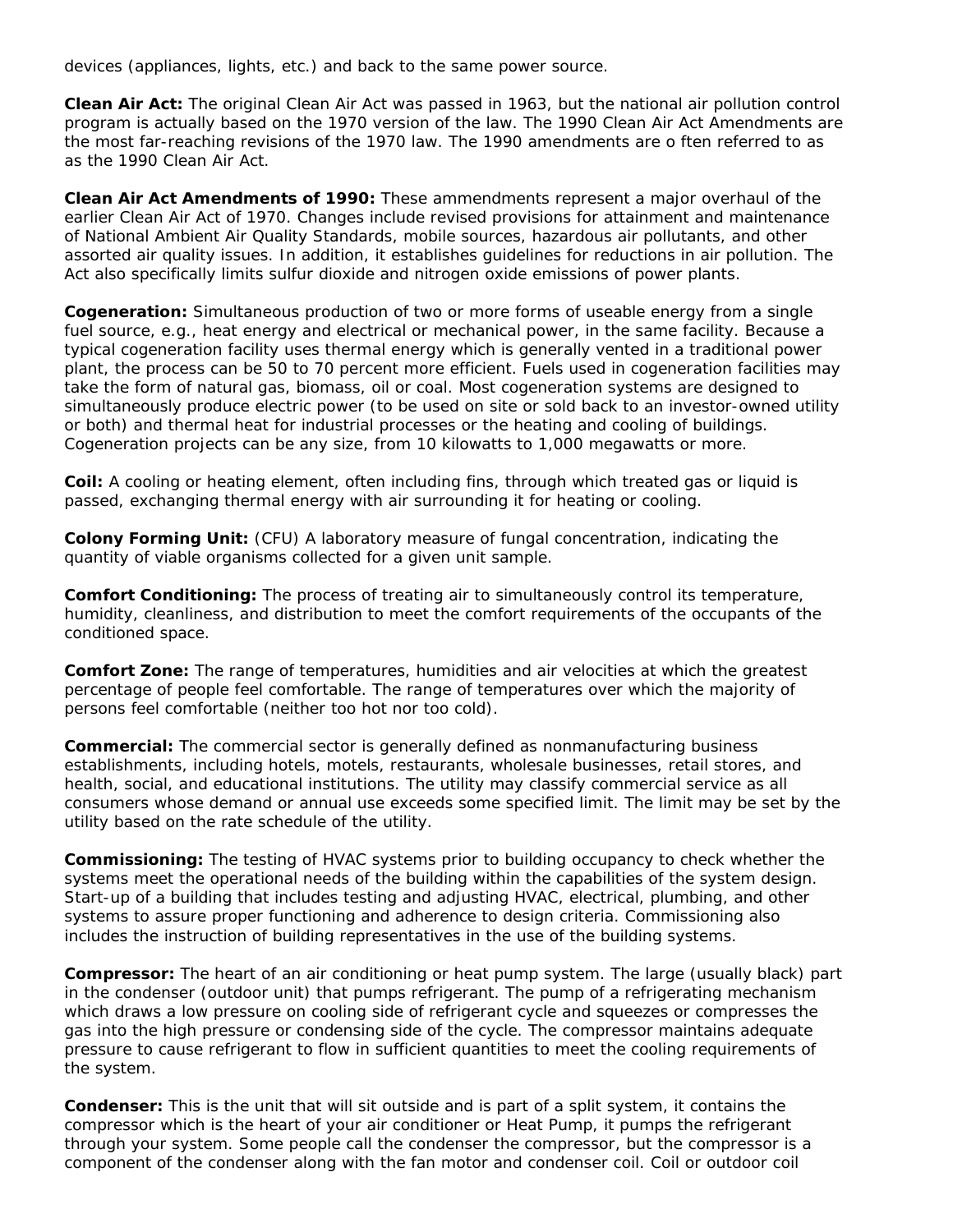dissipates heat from the refrigerant, changing the refrigerant from vapor to liquid.

**Condenser Approach Temperature:** The temperature difference between the condenser's refrigerant temperature and the leaving condenser water temperature. An ideal indicator of fouling of condenser tubes, which can significantly degrade chiller efficiency.

**Condenser Coil:** [Also see Outdoor Coil] The outdoor portion of a heating or cooling system that either releases or collects heat from the outside air, depending on the time of year. The Condenser Coil is connected directly to the home's Air Handler and is also known as the Outdoor Coil.

**Condensing Unit:** Part of a refrigerating mechanism which pumps vaporized refrigerant from the evaporator, compresses it, liquefies it in the condenser and returns it to the refrigerant control. The outdoor portion of a split system air conditioner contains the compressor and outdoor coil ignoring the reverse cycle operation, also the outdoor in a heat pump system.

**Conditioned Air:** The air that has been heated, cooled, humidified, or dehumidified to maintain an interior space within the "comfort zone"

**Conditioned Floor Area:** The floor area of enclosed conditioned spaces on all floors measured from the interior surfaces of exterior partitions for nonresidential buildings and from the exterior surfaces of exterior partitions for residential buildings.

**Conditioned Space:** Enclosed space that is either directly conditioned space or indirectly conditioned space.

**Conditioned Space, Directly:** An enclosed space that is provided with heating equipment that has a capacity exceeding 10 Btus/(hr-ft2), or with cooling equipment that has a capacity exceeding 10 Btus/(hr-ft2). An exception is if the heating and cooling equipment is designed and thermostatically controlled to maintain a process environment temperature less than 65 degrees Fahrenheit or greater than 85 degrees Fahrenheit for the whole space the equipment serves.

**Conditioned Space, Indirectly:** Enclosed space that: (1) has a greater area weighted heat transfer coefficient (u-value) between it and directly conditioned spaces than between it and the outdoors or unconditioned space; (2) has air transferred from directly conditioned space moving through it at a rate exceeding three air changes per hour.

**Configuration:** This describes the direction in which a furnace outputs heat. A furnace may have an upflow, downflow or crossflow (horizontal) configuration.

**Constant Air Volume Systems:** Air handling system that provides a constant air flow while varying the temperature to meet heating and cooling needs.

**Contactor:** In the condenser, the main switch that turns the condenser on.

**Contaminant:** An unwanted constituent that may or may not be associated with adverse health or comfort effects.

**Convection:** The movement of heat by air flow.

**Cooling Capacity:** The maximum rate at which cooling equipment removes heat from airflow at operating conditions.

**Cooling Capacity, Latent:** Available refrigerating capacity of an air conditioning unit for removing latent heat from the space to be conditioned.

**Cooling Capacity, Sensible:** Available refrigerating capacity of an air conditioning unit for removing sensible heat from the space to be conditioned.

**Cooling Capacity, Total:** Available refrigerating capacity of an air conditioner for removing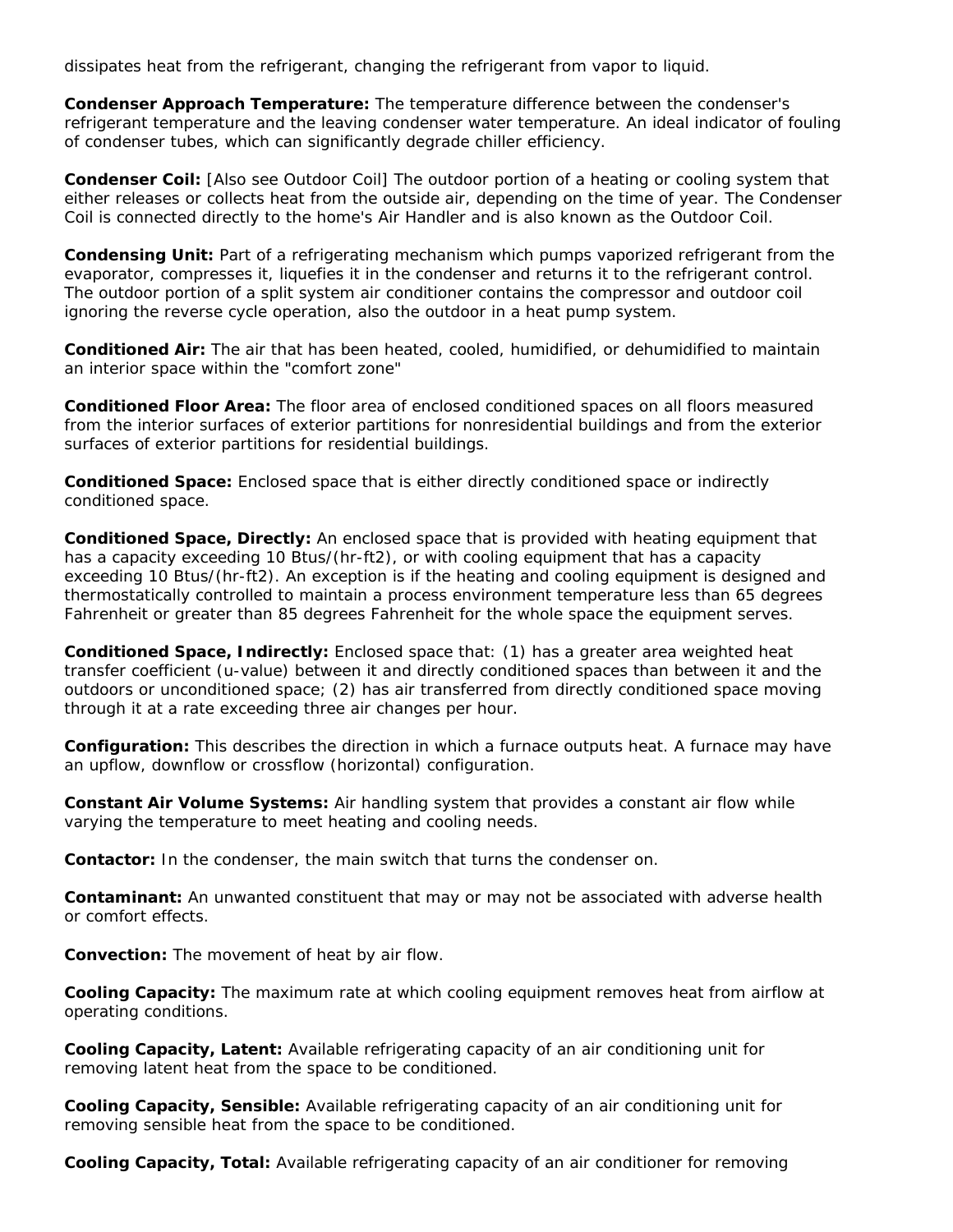sensible heat and latent heat from the space to be conditioned.

**Cooling Degree Day:** A unit of measure that indicates how heavy the air conditioning needs are under certain weather conditions.

**Cooling Load:** The rate at which heat must be extracted from a space in order to maintain the desired temperature within the space.

**Cooling Load Temperature Difference:** (CLTD) A value used in cooling load calculations for the effective temperature difference (delta T) across a wall or ceiling, which accounts for the effect of radiant heat as well as the temperature difference.

**Cooling System:** A system of air-to-air, liquid-to-air, liquid-to-liquid, etc., heat exchangers, ducts and/or pipes, etc., for removing head from a system contianing heat sources, such as power plants, automobile engines, and homes. Also, an energy Efficiency program promotion aimed at improving the efficiency of the cooling delivery system, including replacement, in the residential, commercial, or industrial sectors.

**Cooling tower:** A heat transfer device, which cools warm water using outside air.

**COP:** (Coefficient Of Performance) COP compares the heating capacity of a heat pump to the amount of electricity required to operate the heat pump in the heating mode. COPs vary with the outside temperature: as the temperature falls, the COP falls also, since the heat pump is less efficient at lower temperatures. ARI standards compare equipment at two temperatures, 47 F and 17 F, to give you an idea of the COP in both mild and colder temperatures. Geothermal equipment is compared at 32 F enter water temperature. COP & HSPF cannot be compared equally. Air Source Equipment is rated by HSPF or COP and Geothermal equipment is rated by COP.

**Current:** (Electric) A flow of electrons in an electrical conductor. The strength or rate of movement of the electricity is measured, e.g., in amperes.

**Damper:** A device that is located in ductwork to adjust air flow. This movable plate opens and closes to control airflow. Dampers are used effectively in zoning to regulate airflow to certain rooms. There are basically two types of dampers: Manual and motorized. A manual damper generally consists of a sheet metal (or similar material) flap, shaped to fit the inside of a round or rectangular duct. By rotating a handle located outside of the duct a technician can adjust (see Balancing) air flow to match the needs of a particular area or room. A motorized damper is generally used in a zoned system (see Zoning) to automatically deliver conditioned air to specific rooms or zones. In particular, the following types, can be distinguished:

Multiple leaf dampers, comprising of a number of blades (or shutters) of opposed or parallel leaf type. Single leaf dampers (the flap being mounted at one end), commonly called splitter dampers. Hit-and-miss dampers, having two or more slotted slide mechanism. Butterfly dampers, with two flaps in "V" arrangement.

**Dampers:** Controls that vary airflow through an air outlet, inlet, or duct. A damper position may be immovable, manually adjustable or part of an automated control system.

**db:** (Decibel) A decibel describes the relative loudness of a sound. Some common sounds are fairly close to a typical air conditioner or heat pump's sound level: human voice, 7.0 decibels; blender, 8.8 decibels.

**DDC:** (Direct Digital Control) Direct Digital Control

**Defrost Cycle:** The process of removing ice or frost buildup from the outdoor coil during the heating season.

**Dehumidification:** The reduction of water vapor in air by cooling the air below the dew point; removal of water vapor from air by chemical means, refrigeration, etc.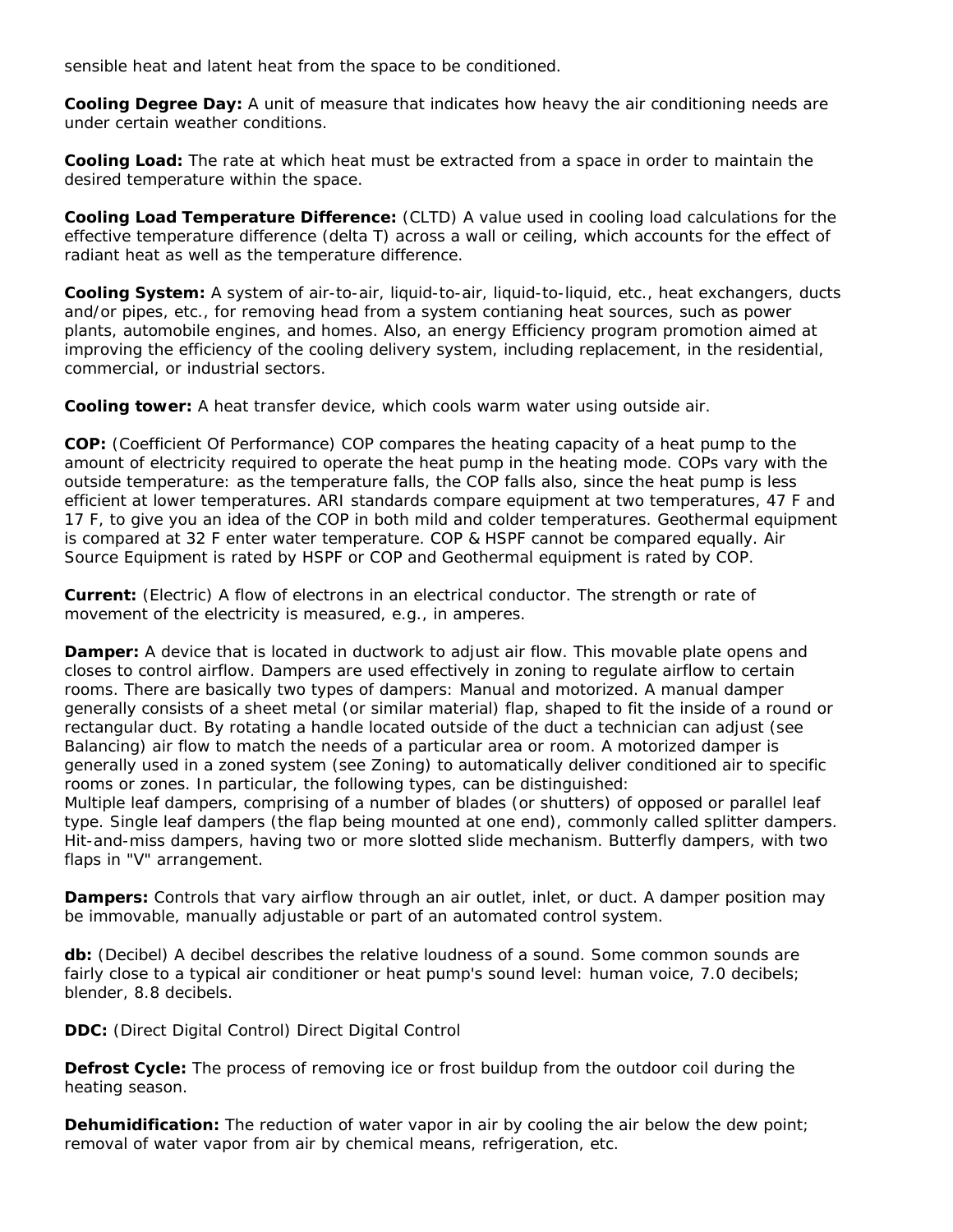**Delta:** (or Delta T) A difference in temperature. Often used in the context of the difference between the design indoor temperature and the outdoor temperature.

**Demand Billing:** The electric capacity requirement for which a large user pays. It may be based on the customer's peak demand during the contract year, on a previous maximum or on an agreed minimum. Measured in kilowatts.

**Demand Charge:** The sum to be paid by a large electricity consumer for its peak usage level.

**Demand:** (Utility) The rate at which electricity or natural gas is delivered to or by a system,, part of a system, or piece of equipment, e.g., to end users, at a given instant or averaged over any designated period of time. Electricity demand is typically expressed in kilowatts.

**Design Conditions:** Cooling loads vary with inside and outside conditions. A set of conditions specific to the local climate are necessary to calculate the expected cooling load for a home. Inside conditions of 75 degrees Fahrenheit and 50% relative humidity are usually recommended as a guideline. Outside conditions are selected for the 2.5% design point.

**Dewpoint:** Is the temperature at which air becomes saturated with water and begins to condense - forming a dew. Therefore at 100 % RH the ambient or process temperature equals the dewpoint temperature. The more negative the dewpoint temperature is from the ambient temperature the less the risk of condensation and the drier the gas or air stream.

**Diffusers and Grilles:** Components of the ventilation system that distribute and return air to promote air circulation in the occupied space. Generally speaking, supply air enters a space through a diffuser or vent and return air leaves a space through a grille.

**Dilution:** A mitigation strategy that lowers the concentration of airborne contaminants by increasing the fraction of outdoor air in the supply airstream.

**Direct Current:** (DC) Electricity that flows continuously in the same direction.

**Direct Expansion:** (Refrigeration) Any system that, in operation between an environment where heat is absorbed (heat source), and an environment into which unwanted heat is directed (heat sink) at two different temperatures, is able to absorb heat from the heat source at the lower temperature and reject heat to the heat sink at the higher temperature. The cooling effect is obtained directly from a fluid called a refrigerant that absorbs heat at a low temperature and pressure, and transfers heat at a higher temperature and higher pressure.

**Direct Gas-Fired Heater:** The burner fires directly in the air stream being heated, rather than through a heat exchanger. 100% of available BTUs are delivered to the heated space because no flue or heat exchanger is required. This results in no wasted energy.

**DOE:** (Department of Energy) The Department of Energy is a federal agency in charge of setting industry efficiency standards and monitoring the consumption of energy sources.

**Double Glazing:** Windows having two sheets of glass with an airspace between.

**Downflow:** A type of furnace that takes cool air from the top and blows warm air to the bottom common where your furnace must be located in a second-floor closet or utility area.

**Downflow Furnace:** A furnace that pulls in cool return air from the top and blows/expels warm air at the bottom - common where your furnace must be located in a second-floor closet or utility area.

**Drain Trap:** A dip in the drain pipe of sinks, toilets, floor drains, etc., which is designed to stay filled with water, thereby preventing sewer gases from escaping into the room.

**Drier:** Sometimes called filter/drier, it removes moisture and keeps the refrigerant clean.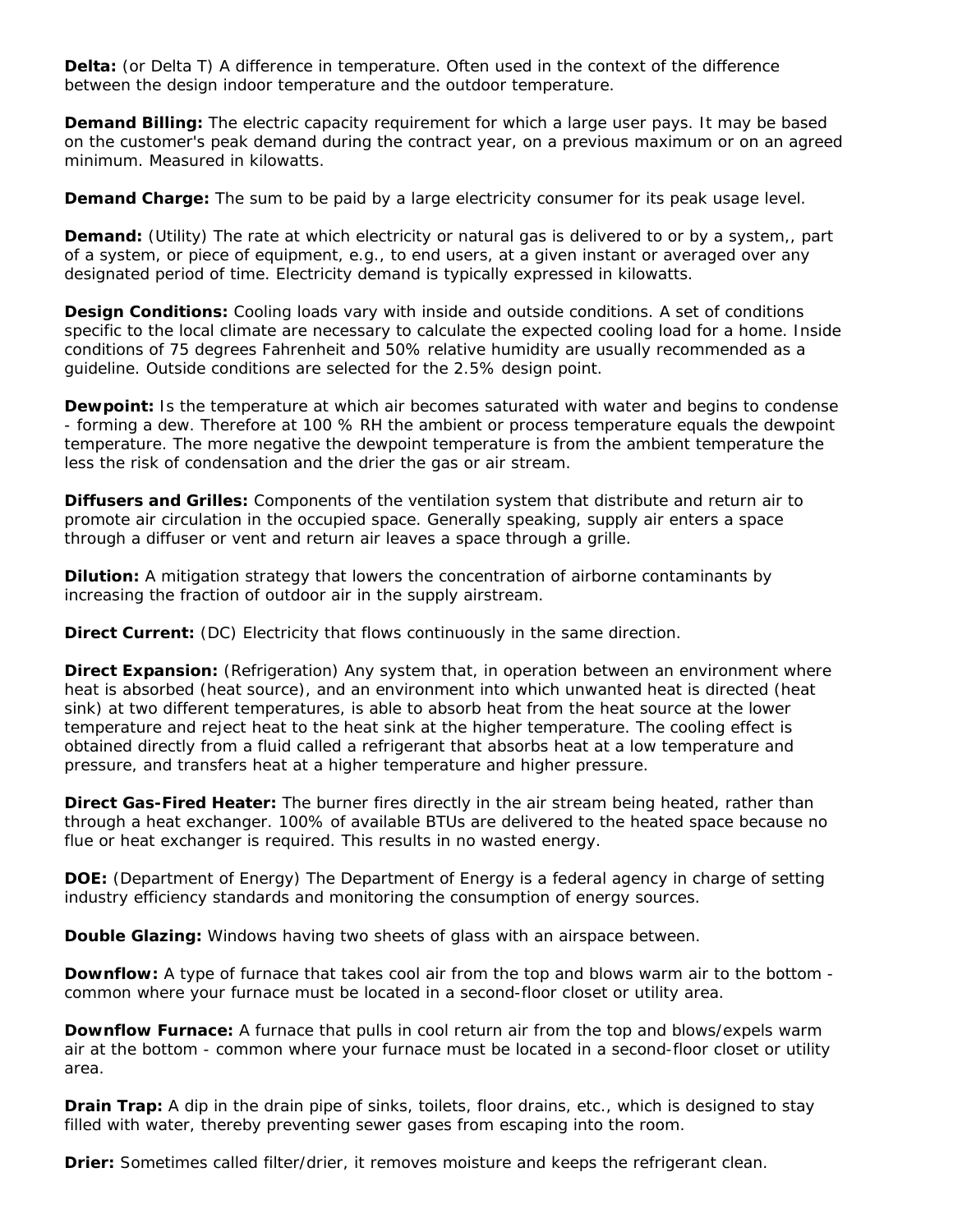**Dry Bulb Temperature:** (DB) The temperature measured by a standard thermometer. A measure of the sensible temperature of air.

**Dual Fuel System:** A dual heating system, for example a heat pump and a fossil fuel furnace.

**Dual-Duct System:** A central plant heating , ventilation and air conditioning (HVAC ) system that produces conditioned air at two temperatures and humidity levels. The air is then supplied through two independent duct systems to the points of usage where mixing occurs.

**Dual-Paned:** (Double-glazed) Two panes of glass or other transparent material, separated by a space.

**Duct:** A pipe or closed conduit made of sheet metal, fiberglass board, or other suitable material used for conducting air to and from an air handling unit. A passageway made of sheet metal or other suitable material used for conveying air or other gas at relatively low pressures.

**Duct tape:** This (initially) sticky tape is unfortunately the most common material used to seal duct connections. Care must be taken when it's applied. For effective sealing, the surface it is applied to must be clean--free of dust, dirt, oil, or other substances. Duct tape has a tendency to lose adhesion with age, especially when used on ducts in unconditioned spaces.

**Ductwork:** A pipe or closed conduit made of sheet metal, fiberglass board, or other suitable material used for conducting air to and from an air handling unit. Hollow pipes or channels that carry/transfer air from the Air Handler to the air vents throughout your home. The delivery system through which warm air from the furnace is brought to where it's needed. Ductwork is made of sheet metal, fiberglass, or flexible plastic, and can be round or rectangular in shape. Ductwork is one of the most important components of a home heating and cooling system.

**Dust:** Dust is comprised of particles in the air that settle on surfaces. Large particles settle quickly and can be trapped by the body's defense mechanisms. Small particles are more likely to be airborne and are capable of passing through the body's defenses and entering the lungs.

**Economizer, Air:** A ducting arrangement and automatic control system that allows a heating, ventilation and air conditioning (HVAC) system to supply up to 100 percent outside air to satisfy cooling demands, even if additional mechanical cooling is required.

**Economizer, Water:** A system which uses either direct evaporative cooling, or a secondary evaporatively cooled water loop and cooling coil to satisfy cooling loads, even if additional mechanical cooling is required.

**EER:** - (Energy Efficiency Ratio) A ratio calculated by dividing the cooling capacity in Btu's per hour (Btuh) by the power input in watts at any given set of rating conditions, expressed in Btuh per watt (Btuh/watt). EER & SEER can not be compared equally. Air source equipment is rated by SEER and geothermal equipment is rated by EER. EER changes with the inside and outside conditions, falling as the temperature difference between inside and outside gets larger.

**Effective area:** (of an air terminal device) The smallest net area of an air terminal device used by the air stream in passing through the air terminal device.

**Efficiency:** A rating on comfort equipment is similar to the miles per gallon rating on your car. The higher the rating number, the more efficient the system and the lower your fuel consumption will be. You can save a lot of money with a high efficiency unit. Depending on your local climate, lifestyle and electricity rates, savings will vary. For furnaces. it is the rate at which a furnace maximizes fuel use. This rate is numerically described as a ratio called AFUE (see AFUE). As of January, 1991, no furnaces can be manufactured with efficiencies lower than 78% afue. High efficiency furnaces will be rated 85 to 95% afue.

**Electric Radiant Heating:** A heating system in which electric resistance is used to produce heat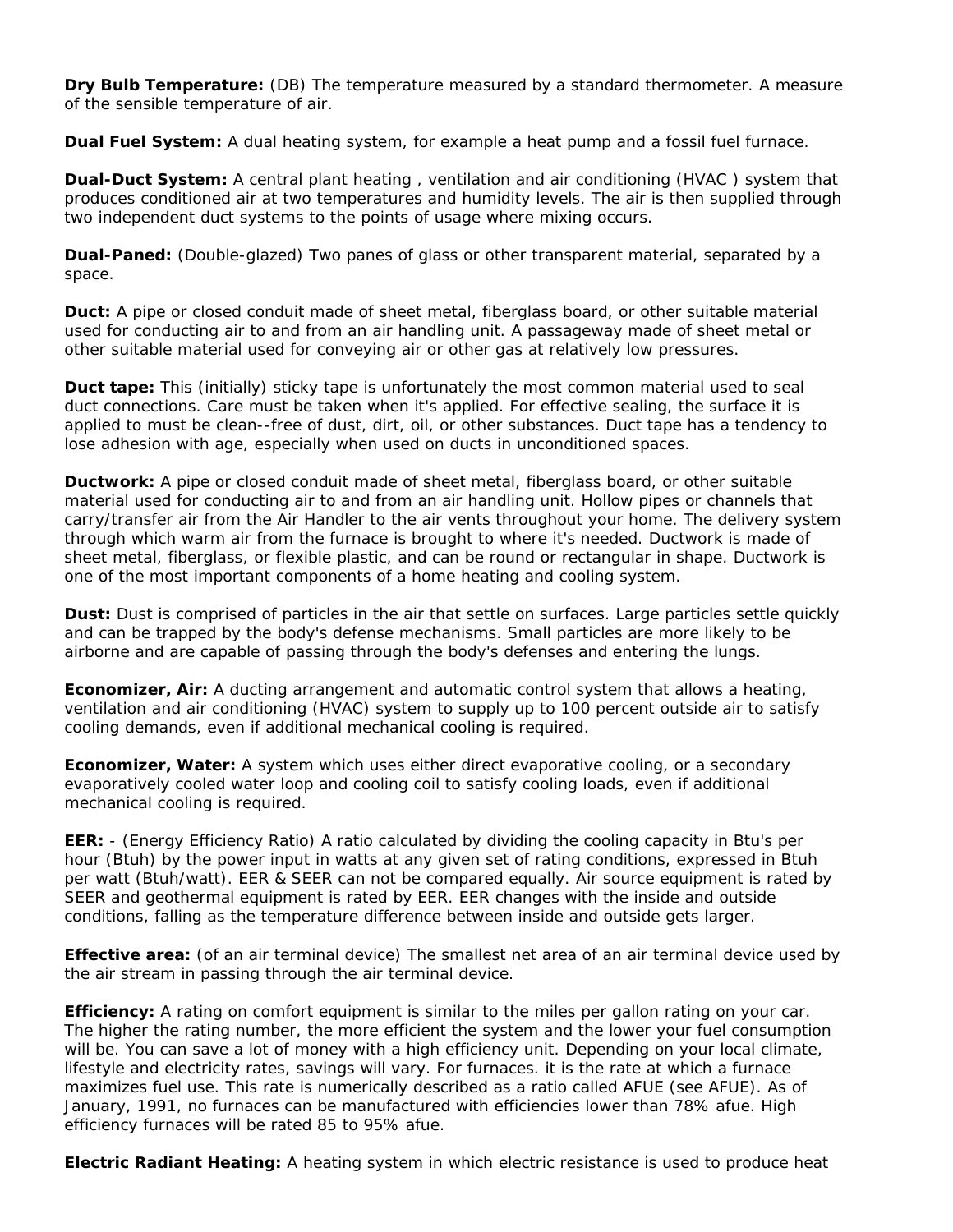which radiates to nearby surfaces. There is no fan component to a radiant heating system.

**Electric Rate Schedule:** A statement of the electric rate and the terms and conditions governing its application, including attendant contract terms and conditions that have been accepted by a regulatory body with appropriate oversight authority.

**Electric Resistance Heater:** A device that produces heat through electric resistance. For example, an electric current is run through a wire coil with a relatively high electric resistance, thereby converting the electric energy into heat which can be transferred to the space by fans.

**Electrostatic air cleaner:** A device that uses an electrical charge to trap particles traveling in the air stream.

**Emergency Heat:** (Supplementary Electric Heat) The back up electric heat built into a heat pump system. The same as an auxiliary heater, except it is used exclusively as the heat source when the heat pump needs repair.

**Emission Standard:** A voluntary guideline or government regulation that specifies the maximum rate at which a contaminant can be released from a source.

**Encapsulate:** A mitigation technique that reduces or eliminates emissions from a source by sealing with an impenetrable barrier.

**Endotoxin:** A biological agent that is part of the outer membrane of some bacteria. Endotoxins are highly toxic, capable of causing fever, malaise, respiratory distress, even death.

**Energy:** Broadly defined, is the capability of doing work. More specifically, it is the capacity for doing work as measured by the capability of doing work (potential energy) or the conversion of this capability to motion (kinetic energy). Forms of energy include: thermal, mechanical, electrical and chemical. Energy may be transformed from one form into another form useful for work. Most of the world<sup>1</sup>s convertible energy comes from fossil fuels that are burned to produce heat that is then used as a transfer medium to mechanical or other means in order to accomplish tasks. Electrical energy is usually measured in kilowatt-hours, while heat energy may be measured in British thermal units or other traditional non-metric speciallized units in addition to metric units. In the electric power industry, energy is more narrowly defined as electricity supplied over time, expressed in kilowatts.

**Energy Efficiency:** Refers to programs that are aimed at reducing the energy used by specific end-use devices and systems, typically without affecting the services provided. These programs reduce overall electricity consumption (reported in megawatthours), often without explicit consideration for the timing of program-induced savings. Such savings are generally achieved by substituting technically more advanced equipment to produce the same level of end-use services (e.g. lighting, heating, motor drive) with less electricity. Examples include high-efficiency appliances, efficient lighting programs, high-efficiency heating, ventilating and air conditioning (HVAC) systems or control modifications, efficient building design, advanced electric motor drives, and heat recovery systems.

**Energy Management System:** A control system (often computerized) designed to regulate the energy consumption of a building by controlling the operation of energy consuming systems, such as the heating, ventilation and air conditioning (HVAC), lighting and water heating systems.

**Enforcement:** The legal methods used to make polluters obey the CLEAN AIR ACT. Enforcement methods include citations of polluters for violations of the law (citations are much like traffic tickets), fines and even jail terms. EPA and the state and local governments are responsible for enforcement of the Clean Air Act, but if they don't enforce the law, members of the public can sue EPA or the states to get action. Citizens can also sue violating sources, apart from any action EPA or state or local governments have taken. Before the 1990 Clean Air Act, all enforcement actions had to be handled through the courts. The 1990 Clean Air Act gave EPA authority so that, in some cases, EPA can fine violators without going to court first. The purpose of this new authority is to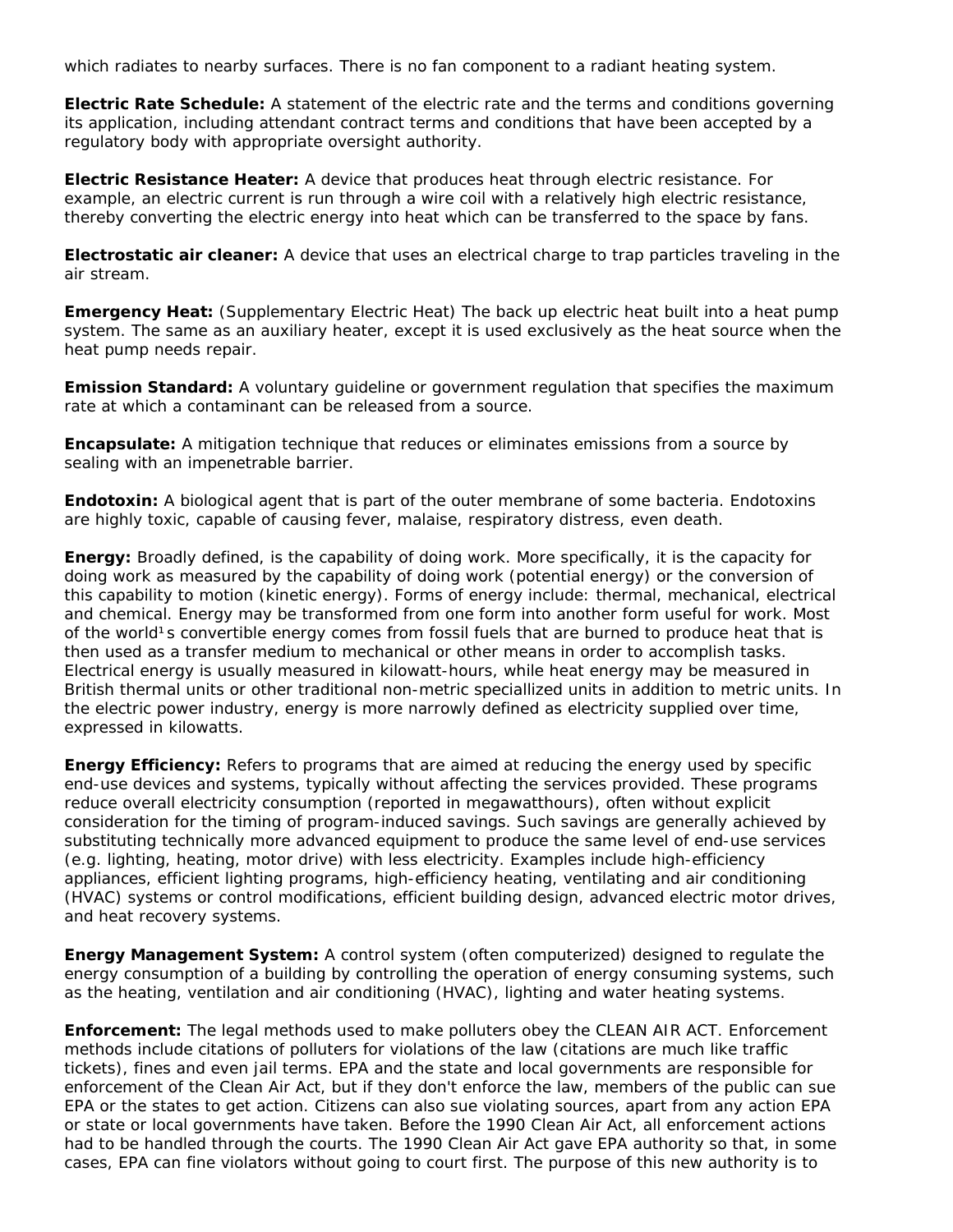speed up violating sources' compliance with the law and reduce court time and cost.

**Envelope:** The geometrical surface of the points of an air jet, corresponding to a determined value of the measured air velocity. This velocity is generally called «terminal velocity». Also, the air barrier that separates the conditioned space from the outside and from unconditioned spaces like attics and garages.

**Environmental Agents:** Conditions other than indoor air contaminants that cause stress, comfort, and/or health problems (e.g., humidity extremes, drafts, lack of air circulation, noise, and over-crowding).

**Environmental Tobacco Smoke:** (ETS) The combination of sidestream and mainstream smoke that is emitted from a burning cigarette; also called second-hand smoke.

**Environmental Tobacco Smoke:** (ETS) Mixture of smoke from the burning end of a cigarette, pipe, or cigar and smoke exhaled by the smoker.

**EPA:** (Environmental Protection Agency) Environmental Protection Agency - http://www.epa.gov/ A federal agency created in 1970 to permit coordinated governmental action for protection of the environment by systematic abatement and control of pollution through integration of research, monitoring, standards setting and enforcement activities. EPA administers federal environmental policies, enforces environmental laws and regulations, performs research, and provides information on environmental subjects. The agency also acts as chief advisor to the President on U.S. environmental policy and issues.

**Epidemiological:** Dealing with the scientific study of the incidence, control, and spread of disease in a population.

**Ergonomics:** The science that investigates the impact of people's physical environment on their health and comfort (e.g., chair design, monitor location, desk configuration or height, etc.)

**ERV:** (Energy Recovery Ventilator) This device preheats incoming outside air during the winter and pre-cools incoming air during the summer to reduce the impact of heating and or cooling the indoor air. This means that smaller capacity heating and cooling systems can be used in homes, which results in lower installation costs, lower peak demand for energy, and lower operating costs.

**Evaporative Cooler:** A type of cooling equipment that turns air into moist, cool air by saturating the air with water vapor. It does not cool air by use of a refrigeration unit. This type of equipment is commonly used in warm, dry climates.

**Evaporative Cooling:** Cooling by exchange of latent heat from water sprays, jets of water, or wetted material.

**Evaporator Approach Temperature:** The temperature difference between the evaporator<sup>1</sup>s refrigerant temperature and the leaving chilled water temperature.

**Evaporator Coil:** [Also see Indoor Coil] The evaporator coil is located inside your house in a split system in the airhandler, or above the gas furnace. This will produce cooling in the air conditioning mode and heating in a Heat Pump mode. This coil section in the evaporator is where refrigerant evaporates and absorbs heat from air passed over the coil.This is also very important in removing humidity from your home.

**Exfiltration:** Uncontrolled air leakage out of a building. Exfiltration Air flow outward through a wall, building envelope, etc.

**Exhaust:** Air removed deliberately from a space, by a fan or other means, usually to remove contaminants from a location near their source. The air flow leaving the treated space. Exhaust may be accomplished by one or more of the following methods: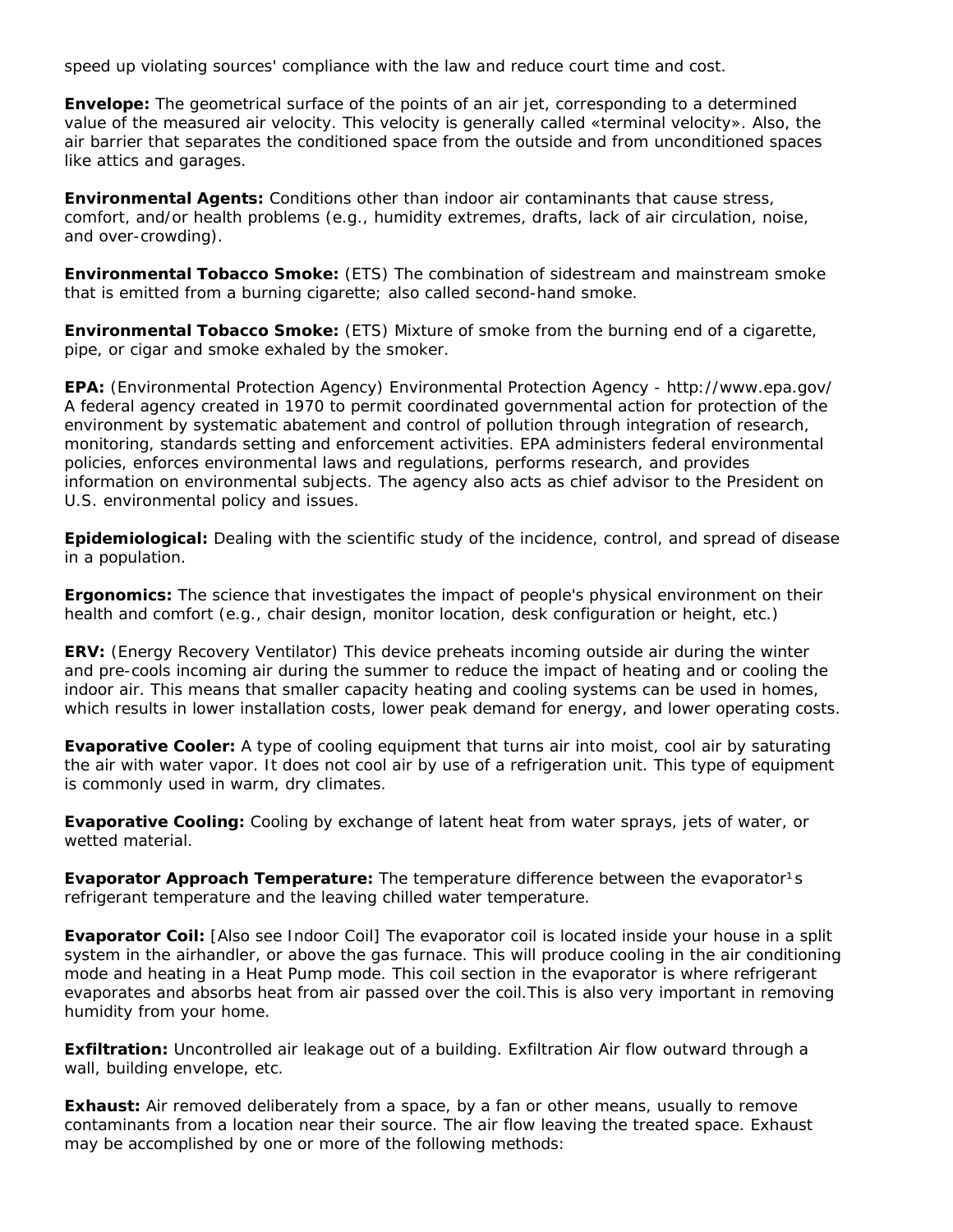a. Extraction: exhaust in such a manner that the air is discharged into the atmosphere.

b. Relief: exhaust in such a manner that the air is allowed to escape from the treated space if the pressure in that space rises above a specified level.

c. Recirculation: exhaust in which the air is returned to the air treatment system.

d. Transfer: exhaust in which air passes from the treated space to another treated space.

**Exhaust Air Flow Rate:** Volume of air leaving an exhaust air terminal device within a time unit.

**Exhaust Air Terminal Device:** Air terminaI device through which air leaves the treated space.

**Exhaust Ventilation:** Mechanical removal of air from a portion of a building (e.g., piece of equipment, room, or general area).

**Fahrenheit:** (F) A temperature scale in which the boiling point of water is 212 degrees and its freezing point is 32 degrees. To convert Fahrenheit to Celsius, subtract 32, multiply by 5, and divide the product by 9. For example: 100 degrees Fahrenheit -  $32 = 68$ ; 68 x 5 = 340; 340 / 9 = 37.77 degrees Celsius.

**Fan Coil:** An indoor component of a heat pump system used in place of a furnace, to provide additional heating on cold days when the heat pump does not provide adequate heating. A component of a heating, ventilation and air conditioning (HVAC) system containing a fan and heating or cooling coil, used to distribute heated or cooled air.

**FAQ:** (Frequently Asked Questions) Used to mean a list of frequently asked questions.

**Filter:** A device for removing dust particles from air or unwanted elements from liquids.

**Fire Valves:** (or Fire Dampers) Components which are installed in an air distribution system between two fire separating compartments and are designed to prevent propagation of fire and/or smoke. Generally are kept open by mechanical restraint, whose effect is canceled under specific conditions. The valve is then closed automatically.

**Flex duct:** Usually installed in a single, continuous piece between the register and plenum box, a flexible duct usually has an inner lining and an insulated coating on the outside.

**Flow Hood:** A diagnostic tool used to measure air flow through ducts, supply registers, and return grilles. Device that easily measures airflow quantity, typically up to 2,500 cfm.

**Follow-Up Testing:** The testing designed to confirm the results of the initial testing using identical testing devices and similar test conditions.

**Forced Air:** This describes a type of heating system that uses a blower motor to move air through the furnace and into the ductwork. Heating and or cooling system that connects to the conditioned space with duct-work that uses air as the moving fluid. The heating or cooling can come from any number of sources.

**Forced Air Unit:** (FAU) A central furnace equipped with a fan or blower that provides the primary means for circulation of air.

**Formaldehyde:** Formaldehyde is a colorless water-soluble gas. Due to its wide use, it is frequently considered separately from other volatile organic compounds (VOCs)

**Fungi:** A large group of organisms including molds, mildews, yeasts, mushrooms, rusts, and smuts. Any of a group of parasitic lower plants that lack chlorophyll. Most fungi produce spores, which are broadcast through the air so that virtually all environmental surfaces will have some fungal material. Most health effects are associated with allergic responses to antigenic material or toxic effects from mycotoxins. Fungi also generate certain volatile organic compounds.

**Fungicide:** Substance or chemical that kills fungi.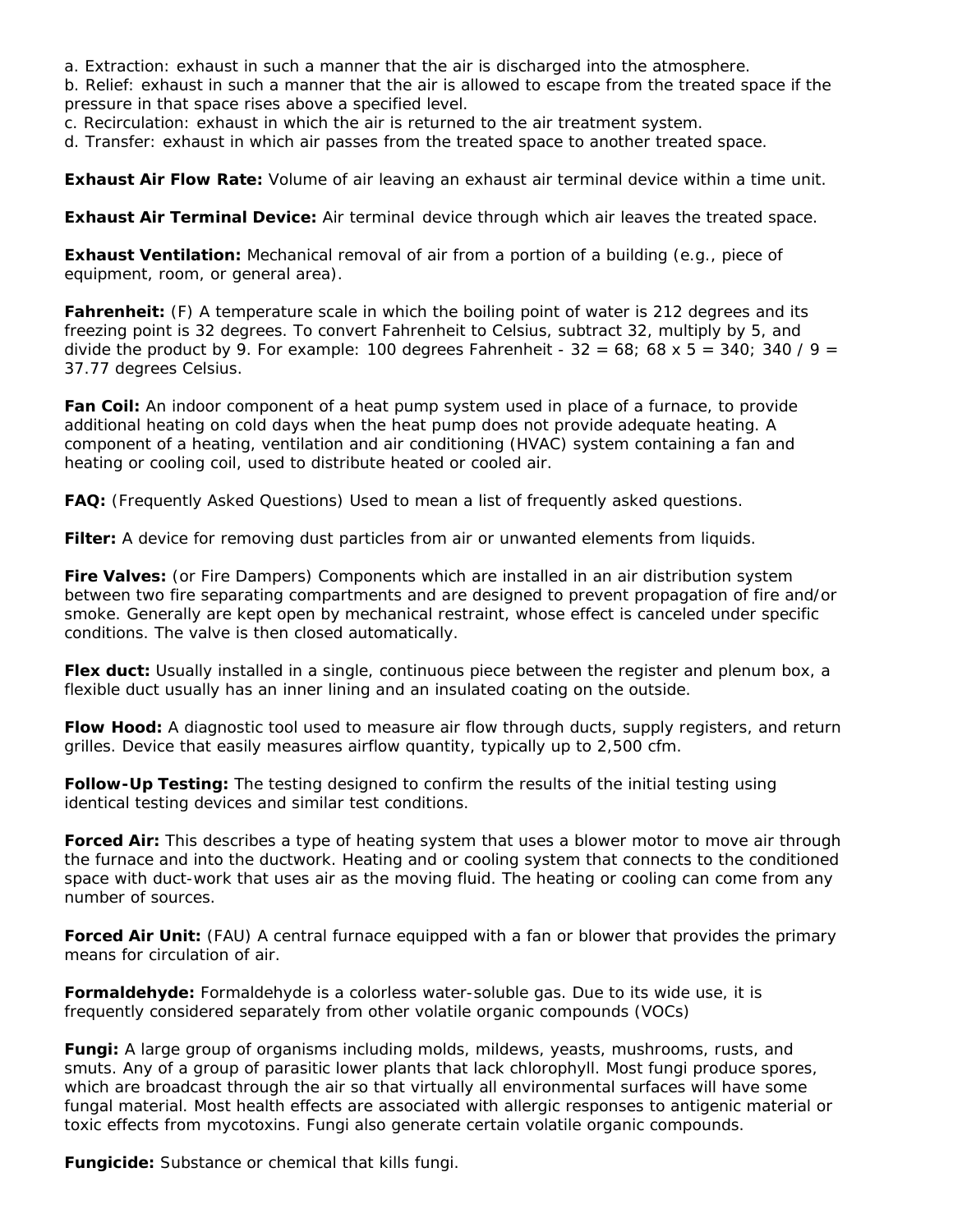**Furnace:** That part of an environmental system which converts gas, oil, electricity or other fuel into heat for distribution within a structure.

**Furnace, Horizontal:** A furnace that lies on its side, pulling in return air from one side and expelling warm air from the other.

**Gas Sorption:** Devices used to reduce levels of airborne gaseous compounds by passing the air through materials that extract the gases.

**Geothermal Energy:** Natural heat from within the earth, captured for production of electric power, space heating or industrial steam.

**Geothermal Equipment:** Heat pumps that uses the ground to transfer heat to and from the refrigerant in the unit. The unit circulates water through a heat exchanger in the to a closed loop buried in the ground or by pumping water from a well through the unit.

**Geothermal Gradient:** The change in the earth's temperature with depth. As one goes deeper, the earth becomes hotter.

**Global Climate Change:** Gradual changing of global climates due to buildup of carbon dioxide and other greenhouse gases in the earth's atmosphere. Carbon dioxide produced by burning fossil fuels has reached levels greater than what can be absorbed by green plants and the seas.

**Greenhouse Effect:** The presence of trace atmospheric gases make the earth warmer than would direct sunlight alone. These gases (carbon dioxide [CO2], methane [CH4], nitrous oxide [N2O], tropospheric ozone [O3], water vapor [H2O], and chlorofluorocarbons) allow visible light and ultraviolet light (shortwave radiation) to pass through the atmosphere and heat the earth's surface. This heat is re-radiated from the earth in form of infrared energy (longwave radiation). The greenhouse gases absorb part of that energy before it escapes into space. Thus the greenhouse effect allows solar radiation to penetrate but absorbs the infrared radiation returning to space. This process of trapping the longwave radiation specifically is known as the greenhouse effect. Scientists estimate that without the greenhouse effect, the earth's surface would be roughly 54 degrees Fahrenheit colder than it is today -- too cold to support life as we know it. See GLOBAL CLIMATE CHANGE.

**Greenhouse Effect:** (Relating to Buildings) The characteristic tendency of some transparent materials (such as glass) to transmit radiation with relatively short wavelengths (such as sunlight) and block radiation of longer wavelengths (such as heat). This tendency leads to a heat build-up within the space enclosed by such a material.

**Grille:** An air terminal device with multiple passages for the air. Grilles Coverings for the ducts where they open to the conditioned space. (Same as Registers)

**Half-Life:** The amount of time it takes for half of the existing amount of a radioactive element to decay to non-radioactive products.

**HCFC:** (Hydrochlorofluorocarbon) A class of refrigerants. Generally refers to Halogenated Chlorofluorocarbon family of refrigerants.

**Heat Balance:** The outdoor temperature at which a building's internal heat gain (from people, lights and machines) is equal to the heat loss through windows, roof and walls.

**Heat Capacity:** The amount of heat necessary to raise the temperature of a given mass one degree. Heat capacity may be calculated by multiplying the mass by the specific heat.

**Heat Engine:** An engine that converts heat to mechanical energy.

**Heat Exchanger:** This is a device that enables furnaces to transfer heat from combustion safely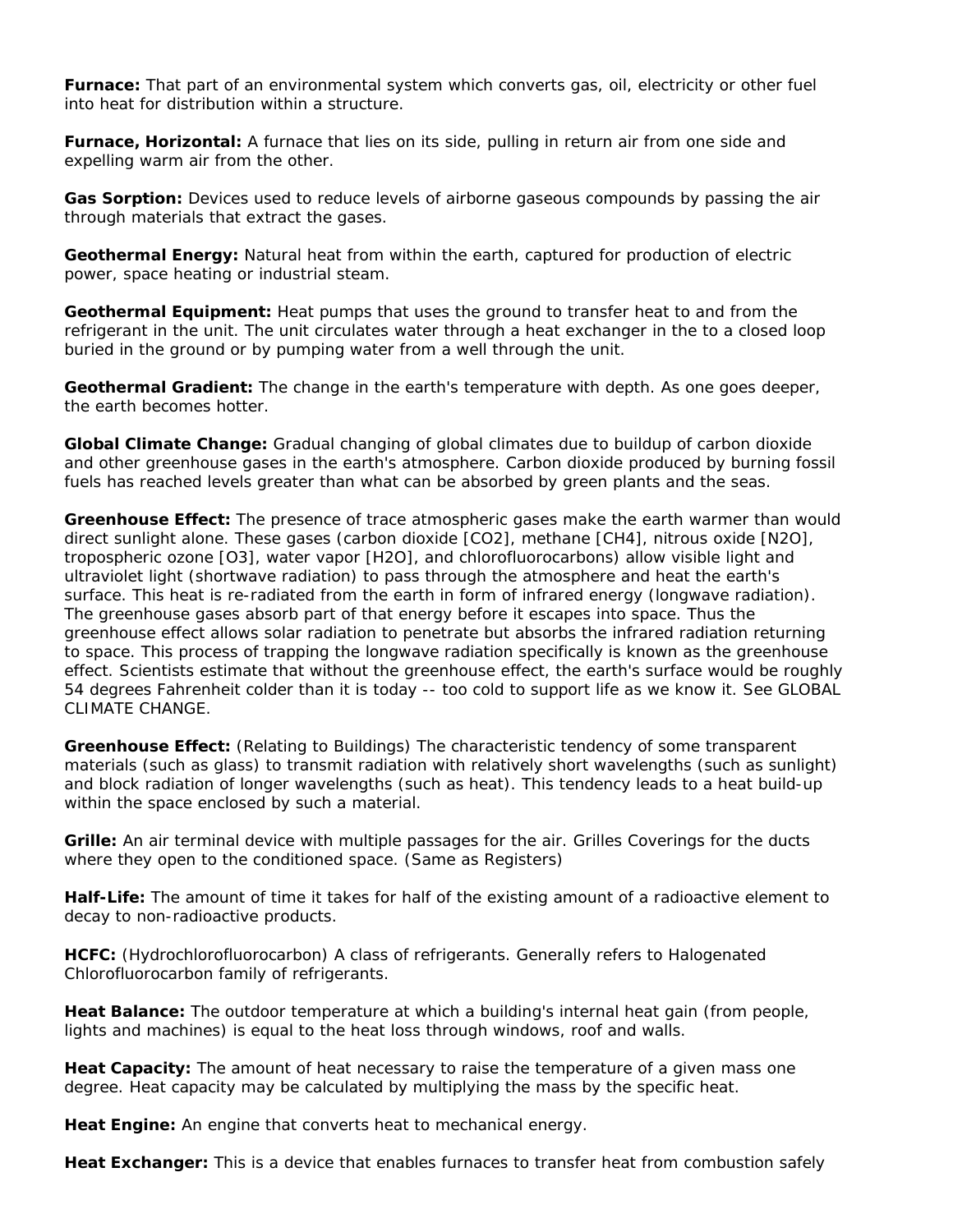into breathable air. The primary heat exchanger transfers heat from combustion gases to the air blowing through the ductwork. It's vital that none of the combustion gas itself gets into the airstream. The primary heat exchanger handles the hottest gases. This device transfers heat from outgoing stale air to incoming cold air. In warm climates, this process can be reversed. In high efficiency furnaces, secondary heat exchangers recover heat that used to be vented up the chimney with the exhaust gases. By recovering this heat, the furnace becomes more efficient. Part of the heat recovered here causes the water and acid to condense out of the exhaust gas. Because this liquid is corrosive, secondary heat exchangers must be designed to prevent deterioration. Usually this means they are made of stainless steel or some derivative of it.

**Heat Gain:** The amount of heat gained, measured in BTU's, from a space to be conditioned, at the local summer outdoor design temperature and a specified indoor design condition. An increase in the amount of heat contained in a space, resulting from direct solar radiation, heat flow through walls, windows, and other building surfaces, and the heat given off by people, lights, equipment, and other sources.

**Heat Loss:** The amount of heat lost, measured in BTU's from a space to be conditioned, at the local winter outdoor design temperature and a specified indoor design condition. A decrease in the amount of heat contained in a space, resulting from heat flow through walls, windows, roof and other building surfaces and from exfiltration of warm air.

**Heat Pump:** A heating and air conditioning unit that heats or cools by moving heat. A Heat Pump is a reverse cycle air conditioner. The Heat Pump uses a compression cycle system to supply heat or remove heat remove a temperature controlled space. An air-conditioning unit which is capable of heating by refrigeration, transferring heat from one (often cooler) medium to another (often warmer) medium, and which may or may not include a capability for cooling. This reverse-cycle air conditioner usually provides cooling in summer and heating in winter. When you run your air conditioner, your outdoor unit will be blowing hot air, (in other words, removing the heat from your home and sending it outside). When you run your heat pump, you reverse the flow of refrigerant and remove the heat from the atmosphere outside and blow it inside. When the temperature dips below 40 degrees outside, the Heat Pump labors in producing heat so they install a back up or auxiliary electric heat strip to supplement the Heat Pump. Electric Heat strips are very expensive to operate. In southern climates where it rarely dips below 40 degrees the heat pump is very efficient. A 3 to 1 savings in heating compared to electric heat strips.

**Heat Pump Cooling Mode:** In the cooling cycle of a Heat Pump , you are removing hot air from inside the house and sending it outside. You can feel the hot air outside, over the condenser fan motor.

**Heat Pump Heating Mode:** In the heating mode of a Heat Pump the refrigerant cycle is reversed and you are now removing the heat from the outside and sending it inside the house. You can feel the cool air outside, over the condenser fan motor. When temperatures go below 40 degrees Heat Pumps labor in producing heat and must use back up electric heat strips. Heat strips cost 3 times as much to operate as a Heat Pump when producing heat.

**Heat Rate:** A number that tells how efficient a fuel-burning power plant is. The heat rate equals the Btu content of the fuel input divided by the kilowatt-hours of power output.

**Heat Source:** A body of air or liquid from which heat is collected. In an air source heat pump, the air outside the house is used as the heat source during the heating cycle.

**Heat Transfer:** Flow of heat energy induced by a temperature difference. Heat flow through a building envelope typically flows from a heated, or hot area to a cooled, or cold area.

**Heating Degree Day:** A unit that measure the space heating needs during a given period of time.

**Heating Load:** The rate at which heat must be added to a space in order to maintain the desired temperature within the space.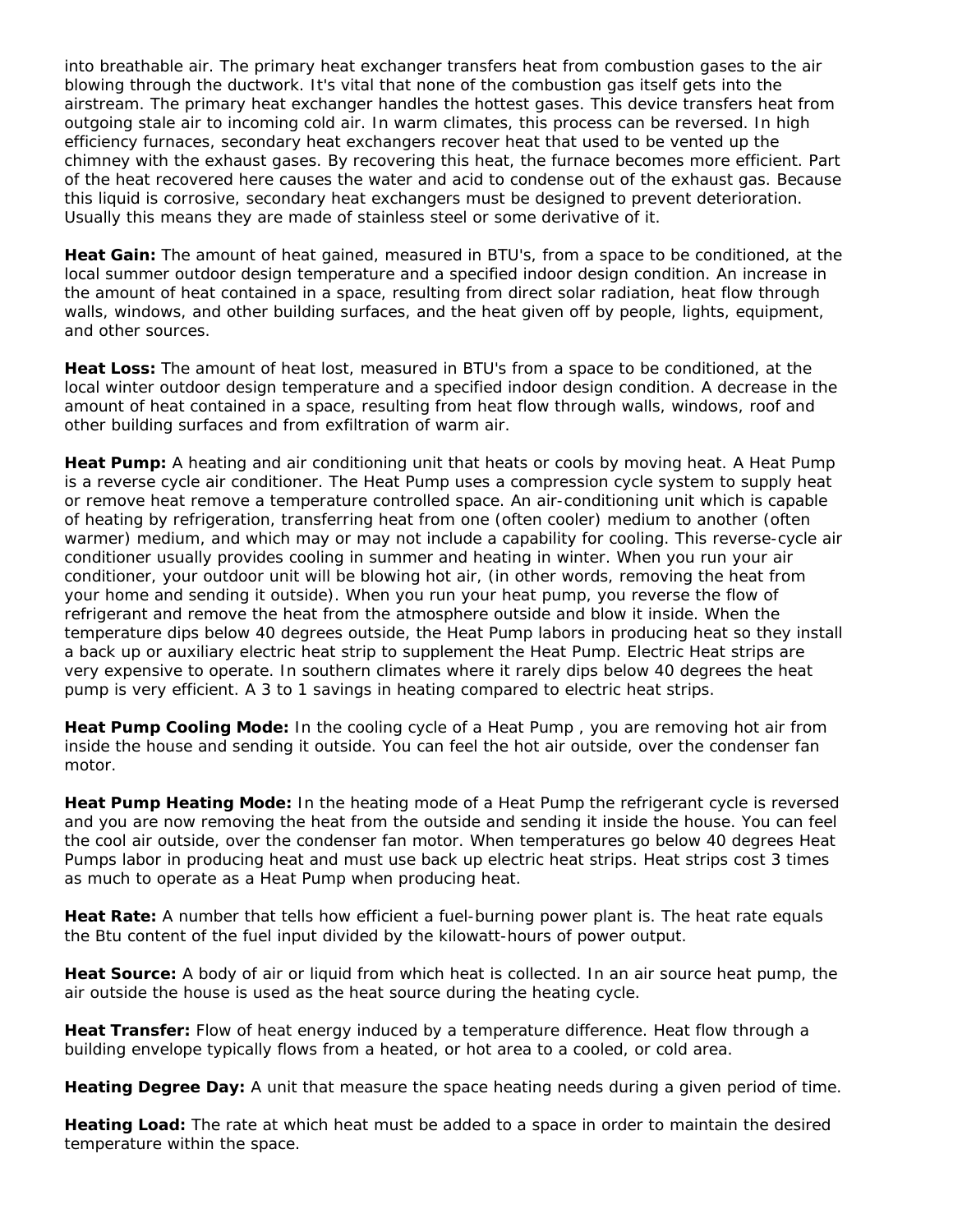**Heating System:** Energy Efficiency program promotion aimed at improving the efficiency of the heating delivery system, including replacement, in the residential, commercial, or industrial sectors.

**Hertz:** A unit of electromagnetic wave frequency that is equal to one cycle per second. -- It is named after Henrich R. Hertz.

**HFC:** (Hydrofluorocarbon) A class of refrigerants. Generally refers to Hydrofluorocarbon family of refrigerants

**High-Efficiency Particulate Air (HEPA) Filter:** A specialized filter capable of removing 99.97% of particulates 0.3 µ in diameter. High efficiency particulate arrestance (filters).

**Home Energy Assistance Program:** (HEAP) A centrally operated direct payment program that assists eligible households in offsetting the cost of heating and cooling their homes. Payments are generally made in the form of dual party warrants (checks) made payable to the applicant and their designated utility company. For example, the program is administered in California by the California Department of Economic Opportunity using federal and state funds.

**Horsepower:** (HP) A unit for measuring the rate of doing work. One horsepower equals about three-fourths of a kilowatt (745.7 watts).

**House Dust Mite:** A common microscopic household arachnid, which feeds on shed skin scales, and so tends to concentrate around mattresses and furniture. Antigens present in the mite's excreta are implicated in cases of allergic asthma and allergic rhinitis.

**HRV:** (Heat Recovery Ventilator) This device bring fresh, outside air into a home while simultaneously exhausting stale indoor air outside. In the process of doing this, an HRV removes heat from the exhaust air and transfer it to the incoming air, pre-heating it. This allows for the reclamation of much of the energy that otherwise would simply be vented outside. The end result: home comfort systems operate more efficiently.

**HSPF:** (Heating Seasonal Performance Factor) Indicates how efficiently a Heat Pump is working. A higher number means the unit works more efficiently. Heating Seasonal Performance Factor is similar to SEER, but it measures the efficiency of the heating portion of your heat pump. Like SEER, industry minimums have been raised recently, and the minimum is now 6.80 HSPF. Most new units have ratings from 7.0 to 9.4. A representation of the total heating output of a central air-conditioning heat pump in Btus during its normal usage period for heating, divided byu the total electrical energy input in watt-hours during the same period, as determined using the specified test procedures. Efficiency is derived according to federal test methods by using the total Btus during its normal usage period for heating divided by the total electrical energy input in watthours during the same period. The total heating output of a heat pump during its normal annual usage period for heating divided by the total electric power input in watt-hours during the same period. COP & HSPF can not be compared equally. Air Source equipment is rated by HSPF or COP and Geothermal equipment is rated by COP. ARI standards compares air source equipment at two temperatures, 47 F and 17 F. Geothermal equipment is compared at 32 F enter water temperature.

**Humidifier:** A device that adds moisture to warm air being circulated or directed into a space. This adds necessary moisture to protect your furnishings and reduce static electricity.

**Humidistat:** A device designed to regulate humidity input by reacting to changes in the moisture content of the air. Much like a thermostat but turns the system on & off by sensing the humidity level.

**Humidity:** The amount of moisture in the air. Air conditioners remove moisture for added comfort.

**HVAC:** (Heating, Ventilating and Air Conditioning) Heating, Ventilating and Air Conditioning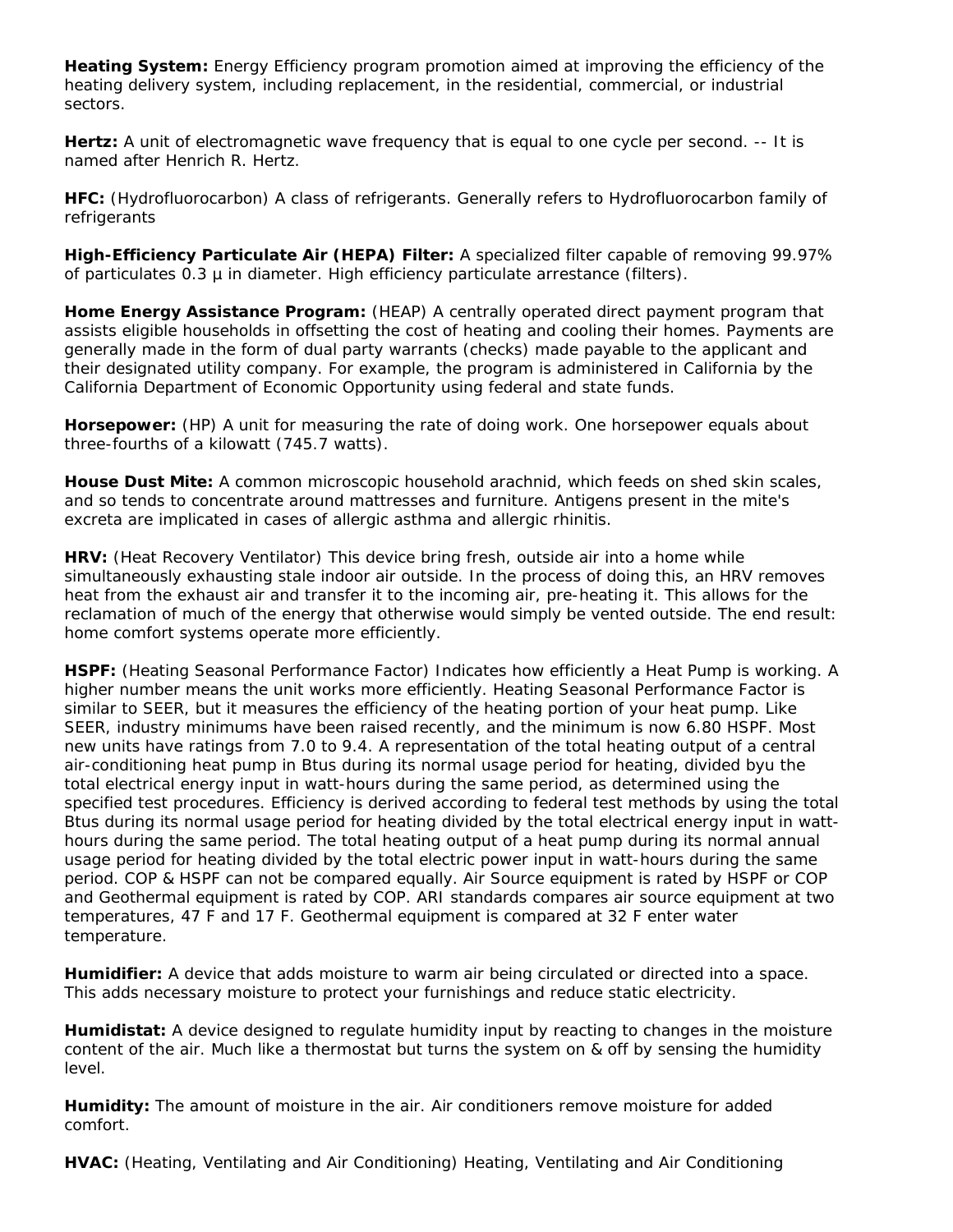**HVAC/R:** (Heating, Ventilating, Air Conditioning, & Refrigeration) Heating, Ventilating, Air Conditioning, & Refrigeration

**Hydronic Heating:** A system that heats a space using hot water which may be circulated through a convection or fan coil system or through a radiant baseboard or floor system.

**IAQ Backgrounder:** A component of the IAQ Tools for Schools Action Packet that provides a general introduction to IAQ issues in educational facilities.

**IAQ Coordinator:** An individual (usually with facility management) who provides leadership and coordination of all IAQ activities.

**IAQ:** (Indoor Air Quality) Indoor Air Quality - characteristics of the indoor climate of a building, including the gaseous composition, temperature, relative humidity, and airborne contaminant levels.

**IAQ Management Plan:** A set of flexible and specific steps for preventing and resolving IAQ problems in any kind of commercial facility.

**Indicator Compounds:** Chemical compounds, such as carbon dioxide, whose presence at certain concentrations may be used to estimate certain building conditions (e.g., airflow, presence of sources).

**Indoor Air Pollutant:** Particles and dust, fibers, mists, bioaerosols, and gases or vapors.

**Indoor Coils:** [Also see Evaporator Coil] Refrigerant containing portion of a fan coil unit similar to a car radiator, typically made of several rows of copper tubing with aluminum fins. A homes comfort system consist of two components: the outdoor unit (air conditioner or heat pump) and the indoor unit (coil or blower coil). Combinations of various units will result in vastly different efficiency ratings. Unreasonably high efficiency ratings can be created by using unrealistic indoor and out door equipment combinations. The term "most popular coil" indicates the actual tested combinations; other ratings may be simulated and unrealistic. Be sure that the efficiency ratings you are comparing are for "most popular coil." You'll know the ratings are attainable and close to reality.

**Indoor Unit:** This is usually located inside the house and contains the indoor coil, fan, motor, and filtering device, sometimes called the air handler.

**Induction:** Process by which the primary air sets into motion an air volume, called secondary air, in the room.

**Induction ratio:** (i) Ratio of the total air flow rate to the primary air flow rate.

**Industrial:** The industrial sector is generally defined as manufacturing, construction, mining, agriculture, fishing, and forestry establishments (Standard Industrial Classification [SIC] codes 01- 39). The utility may classify industrial service using the SIC codes, or based on demand or annual usage exceeding some specified limit. The limit may be set by the utility based on the rate schedule of the utility.

**Infiltration:** Air movement into an enclosed space through cracks and openings. Unintentional movement of outdoor air into a house. Air flow inward into a space through walls, leaks around doors and windows or through the building materials used in the structure. It results from the forces of wind, temperature difference, and HVAC operation.

**ISO 9000:** A family of international standards for quality management and assurance by the ISO (International Standards Organization).

**IWC:** (Inches of water column) Commonly used in the USA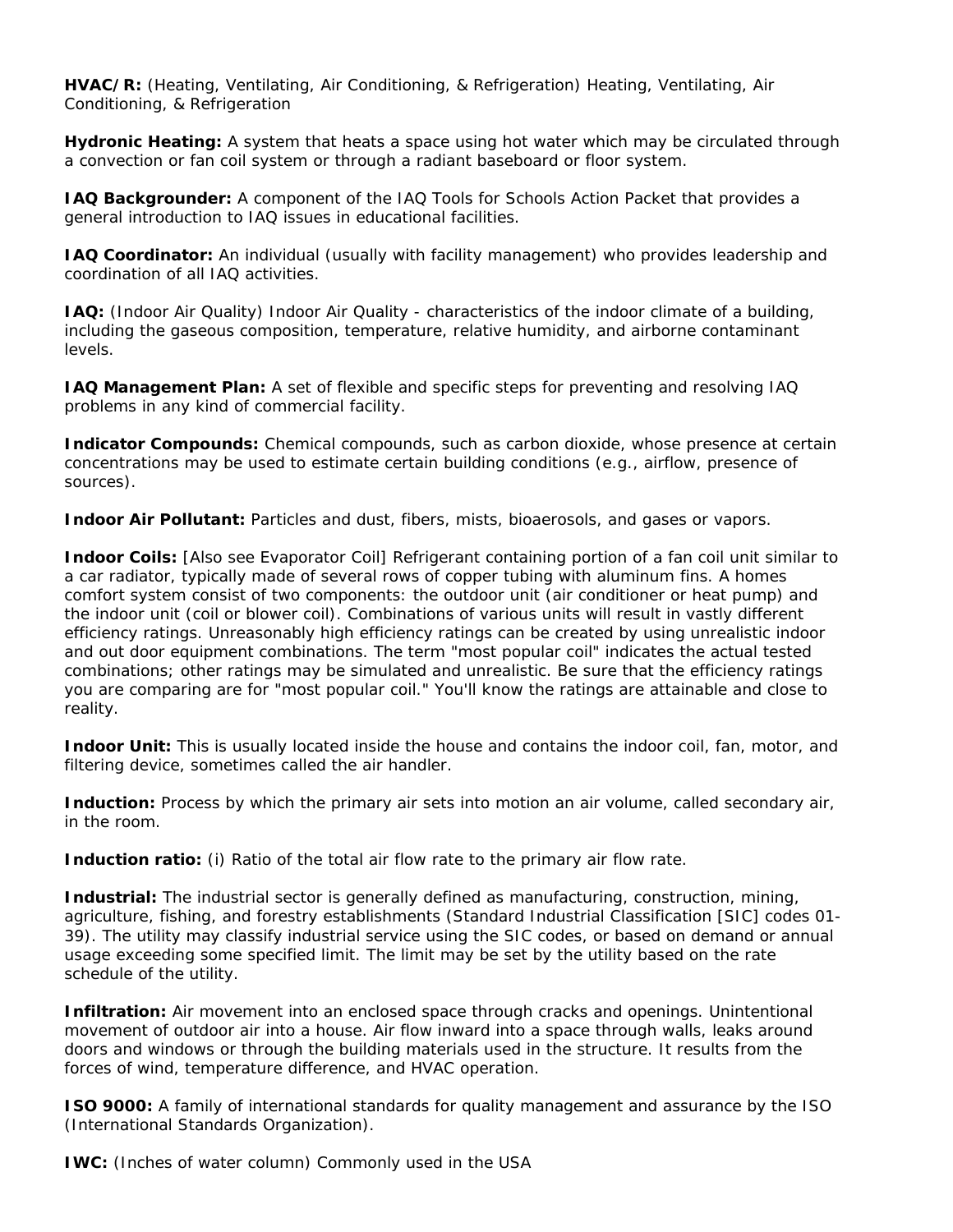**Joule:** A unit of work or energy. It takes ~ 1,000 joules to equal a British thermal unit. It typically takes  $\sim$  1 million joules to make a pot of coffee.

**KBTU:** (kBtu) One-thousand (1,000) Btus.

**Kilovolt:** (kv) One-thousand volts (1,000). Distribution lines in residential areas usually are 12 kv (12,000 volts).

**kW:** (kilowatt or kW) A kilowatt equals one thousand (1,000) watts. A unit of measure of the amount of electric power production needed to operate given equipment. On a hot summer afternoon a typical home, with central air conditioning and other equipment in use, might have a demand of four kW. An electric power capacity of one kW is sufficient to power ten 100-watt light bulbs.

**kWh:** (kilowatt hour or kWh) A kilowatt hour (kWh) is the amount of kilowatts of electricity used in one hour of operation of any equipment. The most commonly-used unit of measure telling the amount of electricity consumed over time. It means one kilowatt of electricity supplied for one hour. In 1989, a typical California household consumes 534 kWh in an average month. A typical electric consumer in Pennsylvania currently uses 500 kWh per month of electricity.)

**Latent Cooling Load:** (or Latent Load) The cooling load caused by moisture in the air. The net amount of moisture added to the inside air by plants, people, cooking, infiltration, and any other moisture source. The amount of moisture in the air can be calculated from a combination of drybulb and wet-bulb temperature measurements.

**Latent Heat:** Heat, that when added or removed, causes a change in state - but no change in temperature. A change in the heat content that occurs without a corresponding change in temperature, usually accompanied by a change of state (as from liquid to vapor during evaporation).

**Life Extension:** A term used to describe capital expenses which reduce operating and maintenance costs associated with continued operation of electric utility boilers and other equipment. Such boilers usually have a 40 year operating life under normal circumstances.

**Life-Cycle Cost:** Amount of money necessary to own, operate and maintain a building, system, plant, piece of equipment, etc., over its useful life.

**Load:** The amount of electric power supplied to meet one or more end user's needs. The amount of electric power delivered or required at any specific point or points on a system. The requirement originates at the energy consuming equipment of the consumers.

**Load Building:** Refers to programs that are aimed at increasing the usage of existing electric equipment or the addition of electric equipment. Examples include industrial technologies such as induction heating and melting, direct arc furnaces and infrared drying; cooking for commercial establishments; and heat pumps for residences. Load building should include programs that promote electric fuel substitution. Load building effects should be reported as a negative number, shown with a minus sign.

**Load Estimate:** A series of studies performed to determine the heating or cooling requirements of your home. An energy load analysis uses information such as the square footage of your home, window and door areas, insulation quality and local climate to determine the heating and cooling capacity needed by your furnace, heat pump or air conditioner. When referring to heating, this is often known as a Heat Loss Analysis, since a home's heating requirements are determined by the amount of heat lost through the roof, entry ways and walls.

**Local Exhaust Ventilation:** An industrial ventilation system that captures and removes contaminants emitted from nearby sources before dilution into ambient workplace air can occur.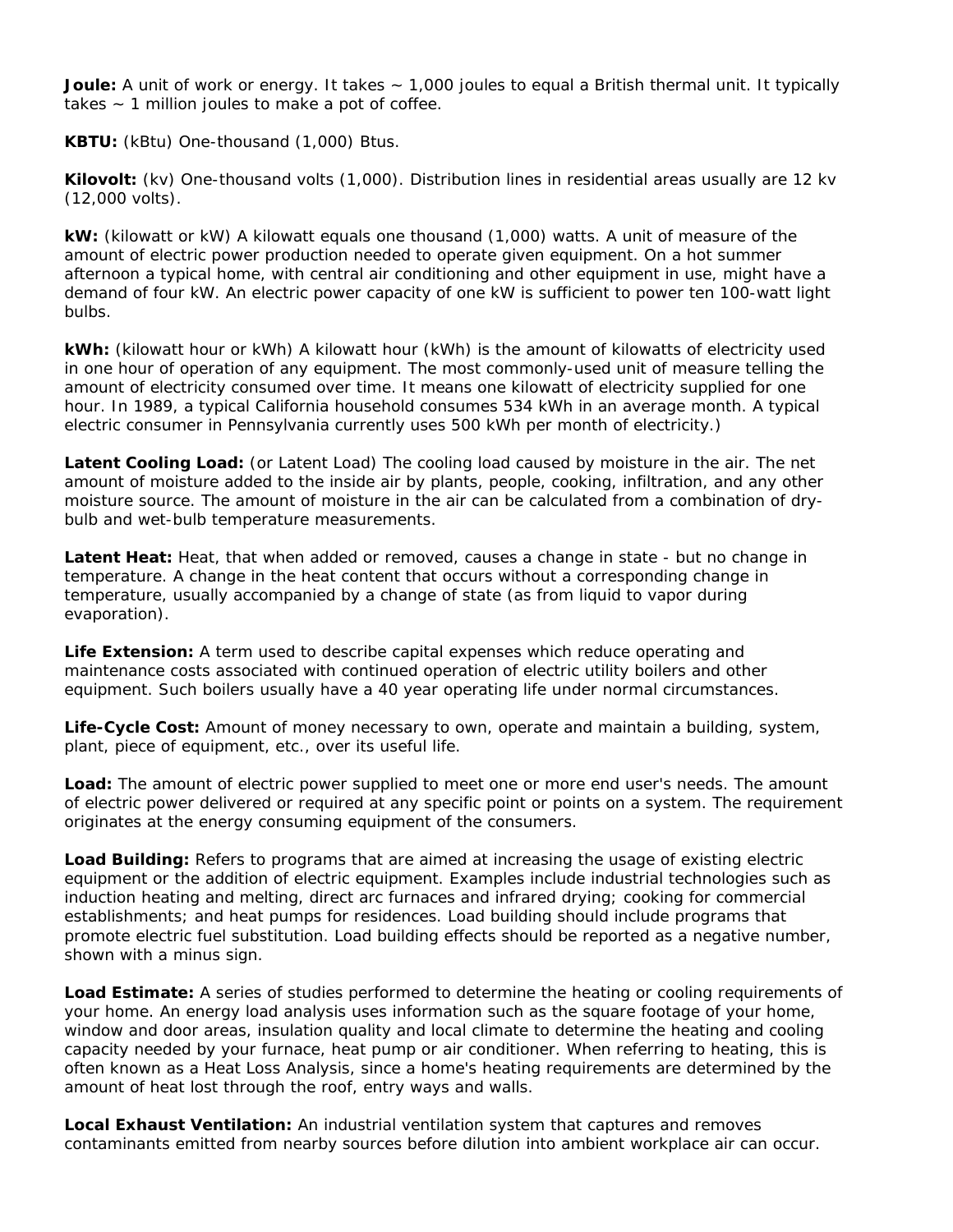## **Make-Up Air:** See "Outdoor Air Supply."

**Man-Made Mineral Fibers:** (MMMF) Fiber insulation products including glass wool, fiberglass, rock wool, slag wools, as well as refractory ceramic fibers, which are used for fireproofing.

**Manual D:** Manual D is the ACCA method for designing duct systems. Contractors often find it a laborious process and most duct systems are just installed, not designed. The amount of time necessary to design a duct system is certainly warranted in tract construction where the design is used repeatedly and for custom homes where the total cost of the home warrants a proper design. In short, designing a duct system is essential for proper equipment performance and customer comfort.

**Manual J:** Manual J is a widely accepted method of calculating the sensible and latent cooling (and heating) loads under design conditions. It was jointly developed by the Air Conditioning Contractors of America (ACCA) and the Air-Conditioning and Refrigeration Institute (ARI).

**Manual S:** Manual S is the ACCA method of selecting air conditioning equipment to meet the design loads. It ensures that both the sensible capacity and the latent capacity of the selected equipment will be adequate to meet the cooling load.

**Mastic:** An adhesive paste used in the fabrication and sealing of thermal insulation on piping fittings, equipment, and duct work. It spreads easily and dries permanently. Its applications include new ducts and old, sheet metal seams, and ductboard. Not all mastics are created equal. Some are toxic, some are water-based, and some take longer to cure, making them more suitable for new construction than retrofit.

**Matched System:** A heating and cooling system comprised of products that have been certified to perform at promised comfort and efficiency levels when used together, and used according to design and engineering specifications.

**Material Safety Data Sheets:** (MSDS) Product safety information sheets prepared by manufacturers and marketers of products containing toxic chemicals. These sheets can be obtained by requesting them from the manufacturer or marketer. Some stores, such as hardware stores, may have material safety data sheets on hand for products they sell.

**Mechanical System:** See HVAC.

**Megawatt Hour:** (MWh) One thousand kilowatt-hours, or an amount of electricity that would supply the monthly power needs of a typical home having an electric hot water system.

**Megawatt:** (MW) One thousand kilowatts (1,000 kW) or one million (1,000,000) watts. One megawatt is enough energy to power 1,000 average California homes.

**MHPU:** (Mobile Home Package Unit) The Mobile Home Package Unit is an air conditioner with electric or gas heat or can be a Heat Pump. This unit has the condenser and air handler all-in-one package. Commonly used in mobile homes and sits outside. (Self-contained unit)

**Microbiologicals:** See "Biological Contaminants."

**Mildew:** A superficial covering of organic surfaces with fungi under damp conditions.

**Mitigation:** A procedure or strategy aimed at reducing or eliminating an indoor air problem, either through source control, ventilation control, exposure reduction, or air cleaning.

**Mixing Ratio:** (Relative Humidity) Is often used in drying applications and is the ratio of the mass of water vapor to the mass of dry air with which it is associated. Vaisala products give this output as grams of water per kilogram of dry air (g/kg).

**Mold:** A fungal infestation that causes disintegration of a substance. Molds are a group of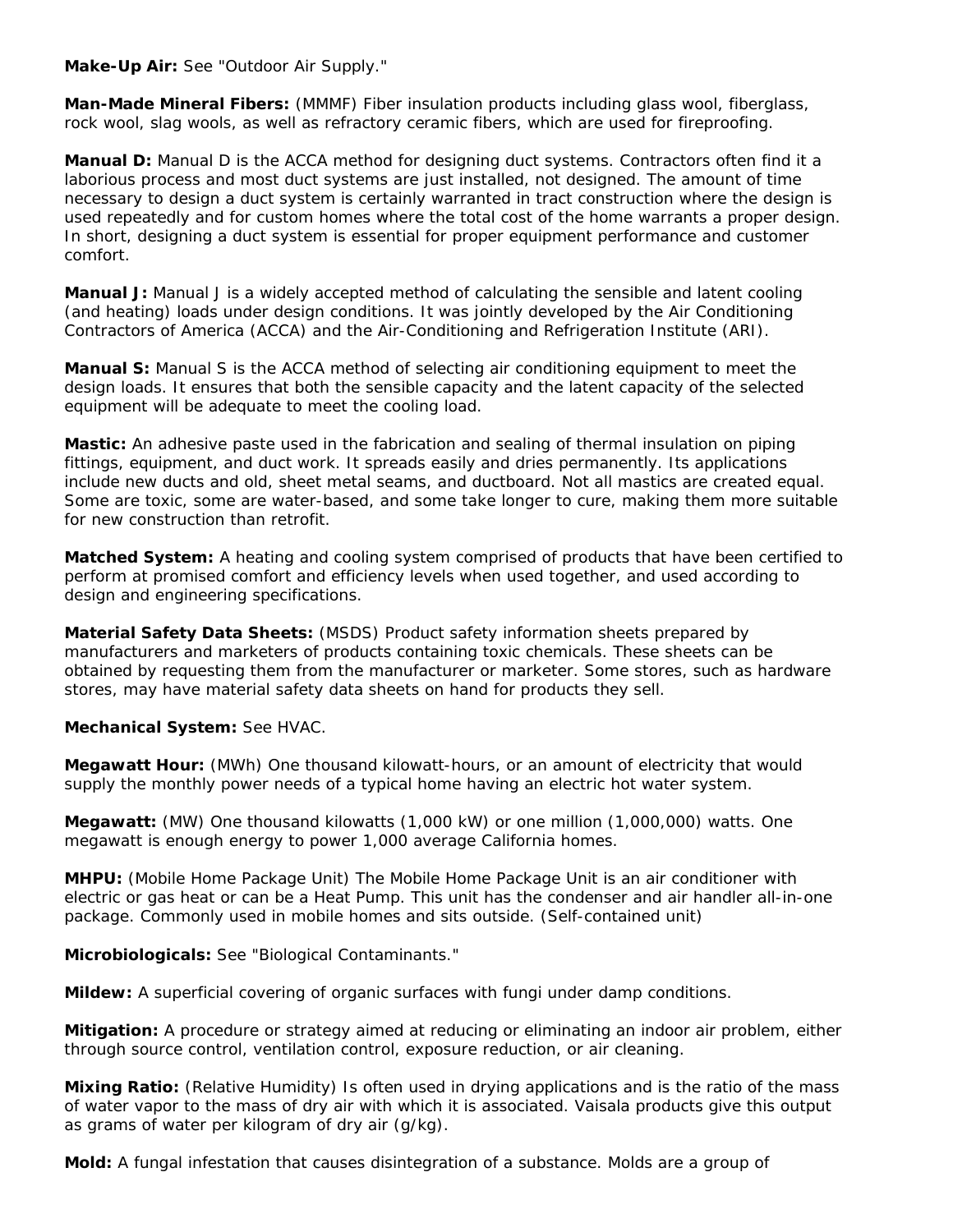organisms that belong to the kingdom Fungi. In this document, the terms fungi and mold are used interchangeably. There are over 20,000 species of mold.

**Multiple Chemical Sensitivity:** (MCS) A condition in which a person reports sensitivity or intolerance (as distinct from "allergic") to a number of chemicals and other irritants at very low concentrations.

**mVOC:** Microbial volatile organic compound, a chemical made by a mold which may have a moldy or musty odor.

**Mycotoxin:** A metabolic product generated by certain fungi; includes both useful substances, such as penicillin, and harmful substances, such as aflatoxin.

**National Ambient Air Quality Standar:** (NAAQS) The US outdoor air quality standard designed to protect public health. Pollutants covered by the NAAQS include ozone, sulfur dioxide, lead, nitrogen dioxide, respirable particulates, and carbon monoxide.

**National Institute for Occupational Safety and Health:** (NIOSH) The US government agency authorized to research and develop exposure criteria for toxic substances and recommend these standards to OSHA. NIOSH is also authorized to investigate unsafe working conditions.

**Natural Ventilation:** The supply of outdoor air through passive flow from windows, chimneys, doors, and other infiltration.

**Negative Ion Generator:** An air cleaning device that uses static charges to remove particulates from indoor air.

**Negative Pressure:** Condition that exists when less air is supplied to a space than is exhausted from the space, so the air pressure within that space is less than that in surrounding areas. Under this condition, if an opening exists, air will flow from surrounding areas into the negatively pressurized space.

**NESHAP:** National Emissions Standard for Hazardous Pollutants

**New Construction:** Energy efficiency program promotion to encourage the building of new homes, buildings, and plants to exceed standard government-mandated energy efficiency codes; it may include major renovations of existing facilities.

**Nitrogen dioxide:** (N02) A pollutant associated with combustion; a deep lung irritant. The two most prevalent oxides of nitrogen are nitrogen dioxide (NO2) and nitric oxide (NO). Both are toxic gases with NO2 being a highly reactive oxidant, and corrosive. NO gradually reacts with the oxygen in the air to form NO2.

**Nozzle:** An air terminal device designed to generate a low energy loss and thus produce a maximum throw by minimum entertainment.

**Occupational Safety and Health Administration:** (OSHA) The regulatory arm of the US Department of Labor, which promulgates safety and health standards, facilitates training programs, and enforces regulations on work sites. OSHA has developed permissible exposure limits for over 600 contaminants present in the industrial workplace.

**Ohm:** A unit of measure of electrical resistance. One volt can produce a current of one ampere through a resistance of one ohm.

**Organic Compounds:** Chemicals that contain carbon. Volatile organic compounds vaporize at room temperature and pressure. They are found in many indoor sources, including many common household products and building materials.

**Original Equipment Manufacturer:** (OEM) Refers to the manufacturers of complete vehicles or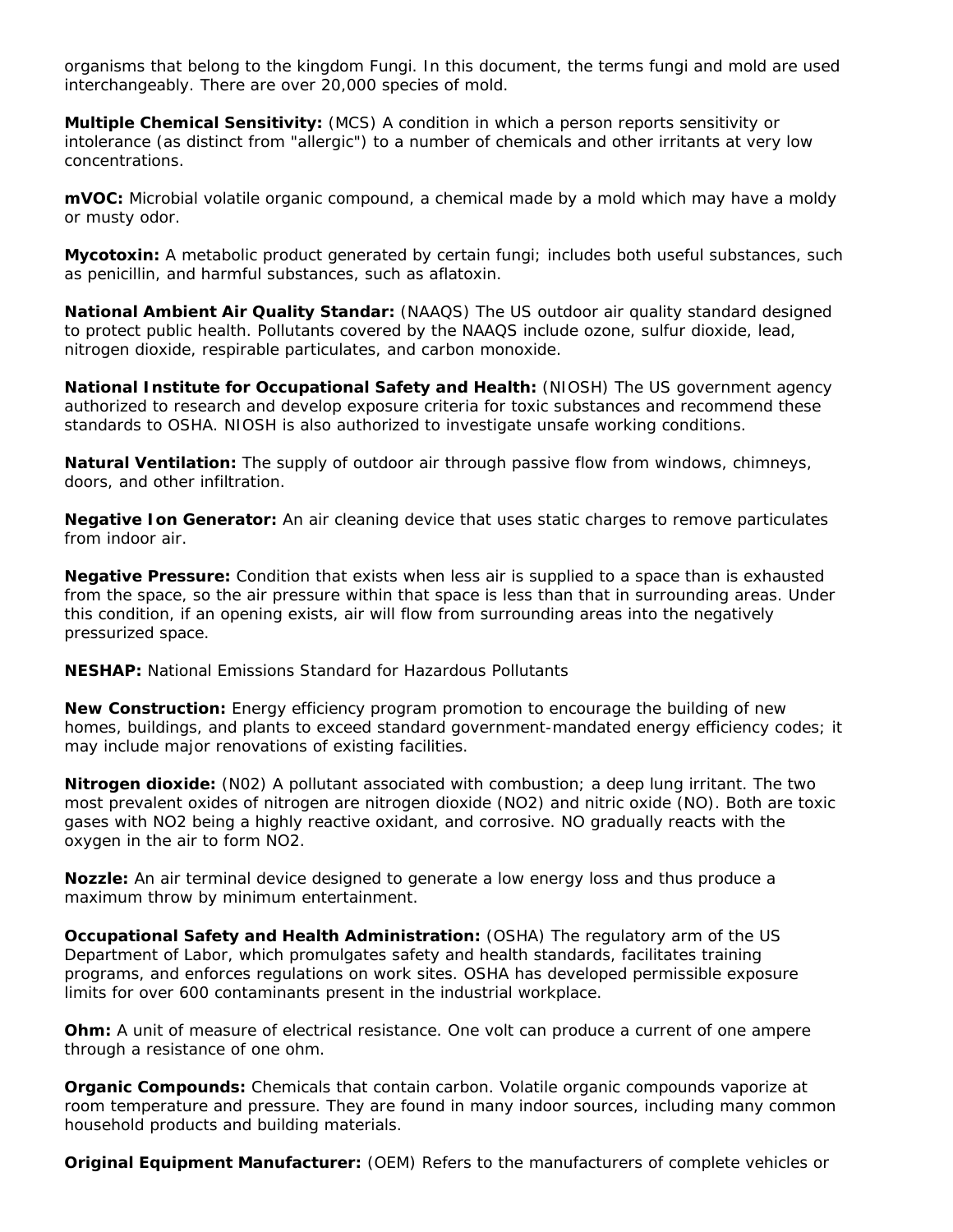heavy duty engines, as contrasted with remanufacturers, converters, retrofitters, up-fitters, and repowering or rebuilding contractors who are overhauling engines, adapting or converting vehicles or engines obtained from the OEMs, or exchanging or rebuilding engines in existing vehicles.

**Outdoor Air Supply:** Air brought into a building from the outdoors (often through the ventilation system) that has not been previously circulated through the system. Also known as "Make-Up Air."

**Outdoor Coil:** [Also see Condenser Coil] Refrigerant containing portion of a fan coil unit similar to a car radiator, typically made of several rows of copper tubing with aluminum fins.

**Outside Air:** Air taken from outdoors and not previously circulated through the HVAC system.

**Ozone:** (03) A kind of oxygen that has three atoms per molecule instead of the usual two. The molecule contains three oxygen atoms (O3). a highly reactive form of oxygen. Ozone exposure an result in mucous membrane irritation and potential pulmonary damage. Some copier machines and laser printers emit noticeable levels.

**Ozone Generator:** An air cleaning device that produces highly reactive ozone, which reacts with volatile organic compounds to form non hazardous products, remove particulates, and reduce the number of biocontaminants.

**Ozone Hole:** Thin place in the ozone layer located in the stratosphere high above the Earth. Stratospheric ozone thinning has been linked to destruction of stratospheric ozone by CFCs and related chemicals. The 1990 CLEAN AIR ACT has provisions to reduce and eliminate ozonedestroying chemicals' production and use. Ozone holes have been found above Antarctica and above Canada and northern parts of the United States, as well as above northern Europe.

**Package Unit or Package System:** A self-contained unit or system that has the Air Handler & Condenser in same unit. Normally placed outside the home and connected to a duct system by a penetration through the homes foundation. Except for geothermal which is a self-contained indoor unit that is place in a closet, attached garage, basement, or mechanical room.

**PAPR:** Powered air purifying respirator.

**Particulates:** Small airborne particles found in indoor environments which include fibrous materials, solid-state semi-volatile organic compounds, and biological materials.

**Pascals:** (Pa) A small unit of air pressure. One pound per square inch equals 6,895 pascals.

**Passive Smoking:** The inhalation of environmental tobacco smoke; also called involuntary smoking.

**Pathogen:** Any microorganism or substance that causes disease.

**PELs:** Permissible Exposure Limits (standards set by the Occupational, Saftey and Health Administration).

**Permeable:** Porous, allowing the passage of air.

## **Personal Protective Equipment:** (PPE)

**Pesticides:** Pesticides are chemicals that are used to kill or control pests which include bacteria, fungi, weeds, and other organisms, in addition to insects and rodents. Most pesticides are inherently toxic. Most contain volatile organic compounds.

**Picocurie:** A unit of measurement used to describe radon concentration.

**Plenum:** Air compartment connected to a duct or ducts. Air flow passage made of duct board, metal, drywall, or wood. Joins supply and return ducts with HVAC equipment. The portions of the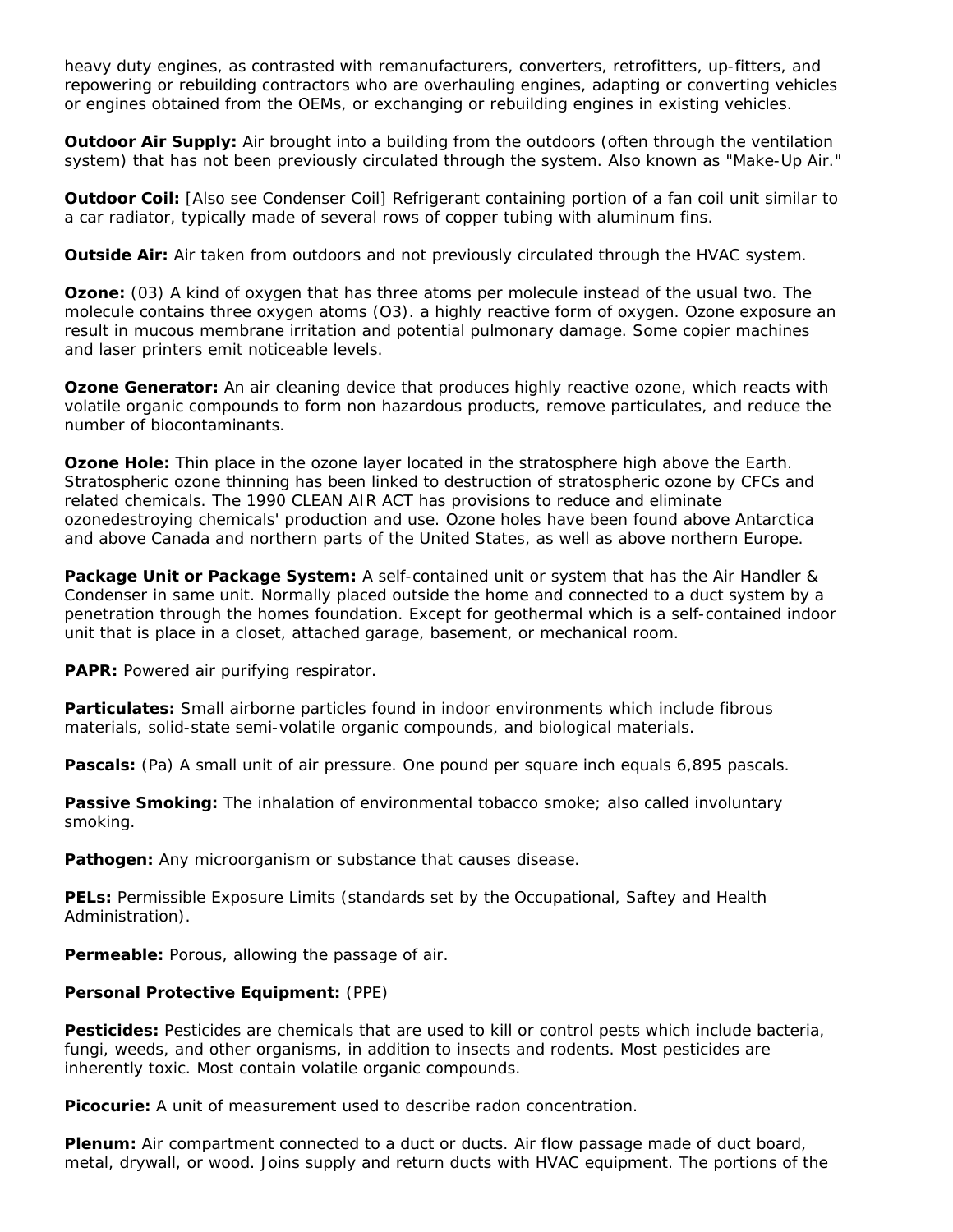air distribution system that makes use of the building structure, and the sheet meal that connects distribution ductwork to an air handling unit. Many buildings use the space above a dropped ceiling as a plenum.

**Pollutant Pathways:** Avenues for distribution of pollutants in a building. HVAC systems are the primary pathways in most buildings; however all building components interact to affect how air movement distributes pollutants.

**Positive Pressure:** Condition that exists when more air is supplied to a space than is exhausted, so the air pressure within that space is greater than that in surrounding areas. Under this condition, if an opening exists, air will flow from the positively pressurized space, outward to surrounding areas.

**Power:** The rate at which energy is transferred. Electricity for use as energy is also referred to as power. Electrical power is usually measured in watts. Also used for a measurement of capacity.

**PPM:** (Parts Per Million) A unit, which may be mass/mass, and hence represents a direct measure of fractional mass, or volume/volume, and represents in this case, a molar fraction at low pressures and high temperatures, commonly used to represent the degree of pollutant concentration where the concentrations are small.

**Pressed Wood Products:** A group of materials used in building and furniture construction that are made from wood veneers, particles, or fibers bonded together with an adhesive under heat and pressure.

**Pressure balancing:** The process of neutralizing pressure differences within a home.

**Preventive Maintenance:** (PM) A program of building maintenance implemented to reduce the possibility of problems, usually through periodic inspection, cleaning, adjustment. calibration. and replacement of functioning, parts of the HVAC system, as well as housekeeping practices to reduce the buildup of potential contaminants. Primarily done on a building's mechanical systems, this involves a regular and systematic inspection, cleaning, and replacement of worn parts, materials, and systems. Preventive maintenance helps to prevent parts, material, and systems failure by ensuring that parts, materials and systems are in good working order.

**Price of Quality, The:** There is more to buying a heat pump or air conditioner than ratings. The quality of construction and materials used as well as the reliability of the manufacturer and installing contractor can all affect your long-term satisfaction and comfort. Top quality, high efficiency equipment will cost more initially, but it will save you money on utility bills and service calls for years to come. Be sure to weigh all the factors before choosing your new system.

**Primary Air Flow Rate:** Volume of air entering a supply air terminal device within a time unit.

**Process Heating:** Energy Efficiency program promotion of increased electric energy efficiency applications in industrial process heating.

**Programmable Controller:** A device that controls the operation of electrical equipment (such as air conditioning units and lights) according to a preset time schedule.

**Psychosocial Factors:** Psychological, organizational, and personal stressors that could produce symptoms similar to those caused by poor indoor air quality.

**R-Value:** A measure, in Btu/(ft2 F), of the resistance to transmission of heat by an insulating material. The higher the R-value of a material, the greater is its insulating properties and the slower the heat flow through it. The specific value needed to insulate a home depends on climate, type of heating system and other factors.

**Radiant:** System that uses hot surfaces to radiate or convect heat into the environment. Without the use of fans or blowers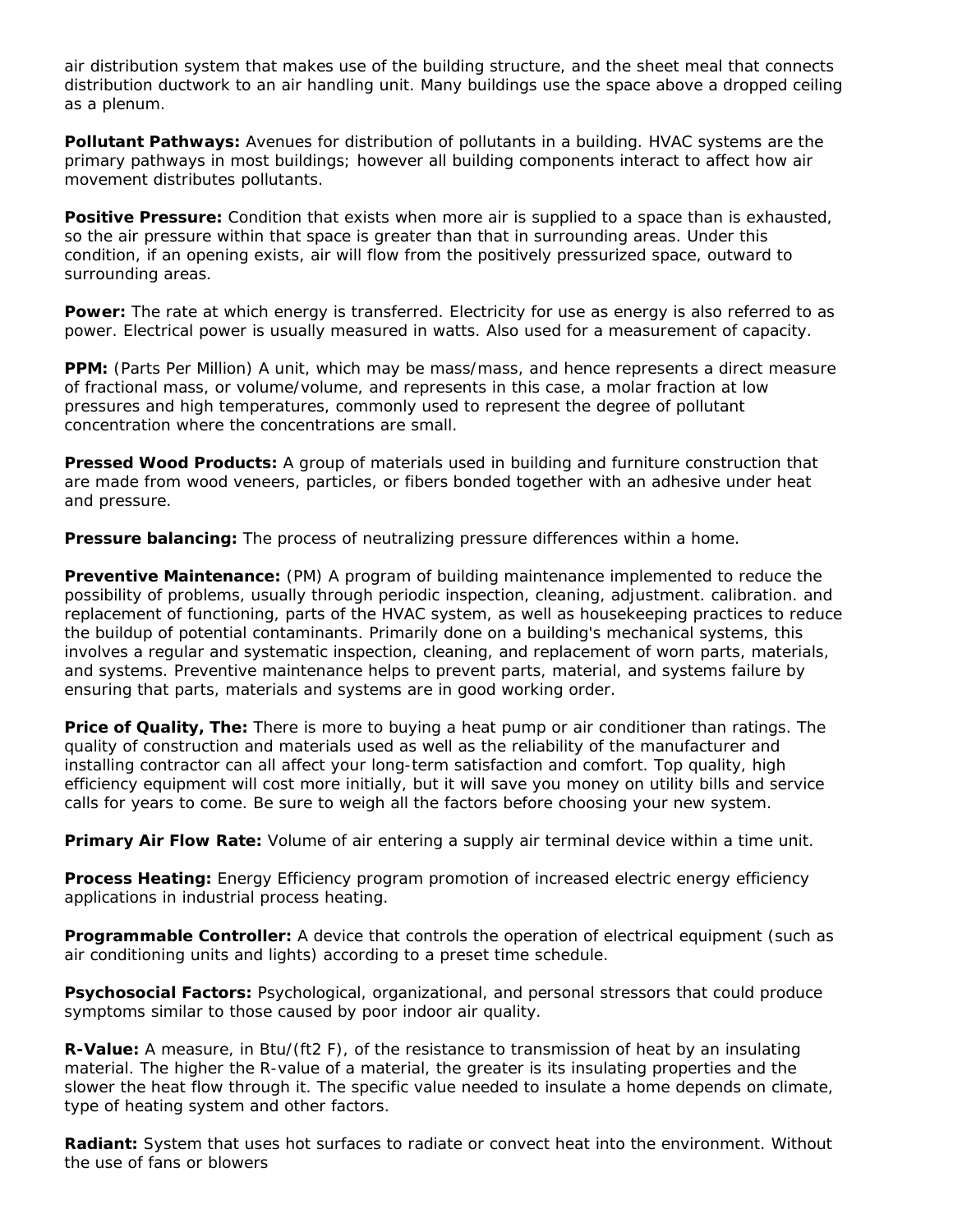**Radiant Barrier:** A device designed to reduce or stop the flow of radiant energy.

**Radiation:** The transfer of heat directly from one surface to another (without heating the intermediate air acting as a transfer mechanism).

**Radioactive Decay:** The disintegration of the nuclei of the atoms of radioactive (charged) elements with the concomitant release of alpha, beta, or gamma rays.

**Radon (Rn) and Radon Decay Products:** Radon is a radioactive gas formed and emitted by the decay of radium and uranium in rock. The radon decay products (also called radon daughters or progeny) can be breathed into the lung where they continue to release radiation as they further decay.

**Re-Entrainment:** Situation that occurs when the air being exhausted from a building is immediately brought back into the system through the air intake and other openings in the building envelope.

**Receiver:** Tank on the liquid side of a system that holds excess refrigerant in the system that needs to be there for proper operation.

**Reclaiming:** Processing or returning used refrigerant to the manufacturer or processor for disposal or reuse.

**Recool:** The sensible cooling of air that has been previously heated by HVAC systems serving the same building.

**Refrigerant:** Substance used in refrigerating mechanism. A substance that produces a refrigerating effect while expanding or vaporizing. Air conditioning systems use Refrigerant in the Evaporator Coil to cool air as it passes by. Refrigerants absorb heat in evaporator by change of state from a liquid to a gas, and releases its heat in a condenser as the substance returns from the gaseous state back to a liquid state.

**Refrigerant Charge:** The amount of refrigerant contained within the airc conditioning equipment and required for proper operation.

**Refrigerant Lines:** Two copper lines that connect the Condenser (Outdoor) Coil to the Evaporator (Indoor) Coil.

**Registers:** Combination grille and damper assembly covering an air opening or end of an air duct. Coverings for the ducts where they open to the conditioned space. (Same as Grilles)

**Reheat:** The heating of air that has been previously cooled either by mechanical refrigeration or economizer cooling systems.

**Relative Humidity:** (RH) Relative humidity is defined as the ratio of the water vapor pressure to the saturation vapor pressure (over water) at the temperature of the gas. RH =  $Pw/Pws * 100$ 

**Relative Risk:** The ratio of health impact incidence among exposed individuals to incidence among unexposed individuals.

**RELs:** Recommended Exposure Limits (recommendations made by the National Institute for Occupational Safety and Health (NIOSH)).

## **Remediate:** Fix

**Reservoir:** The environmental substrate, or source, of a particular organism. Reservoirs for indoor biocontaminants include stagnant water, moist surfaces, and dust collection sites.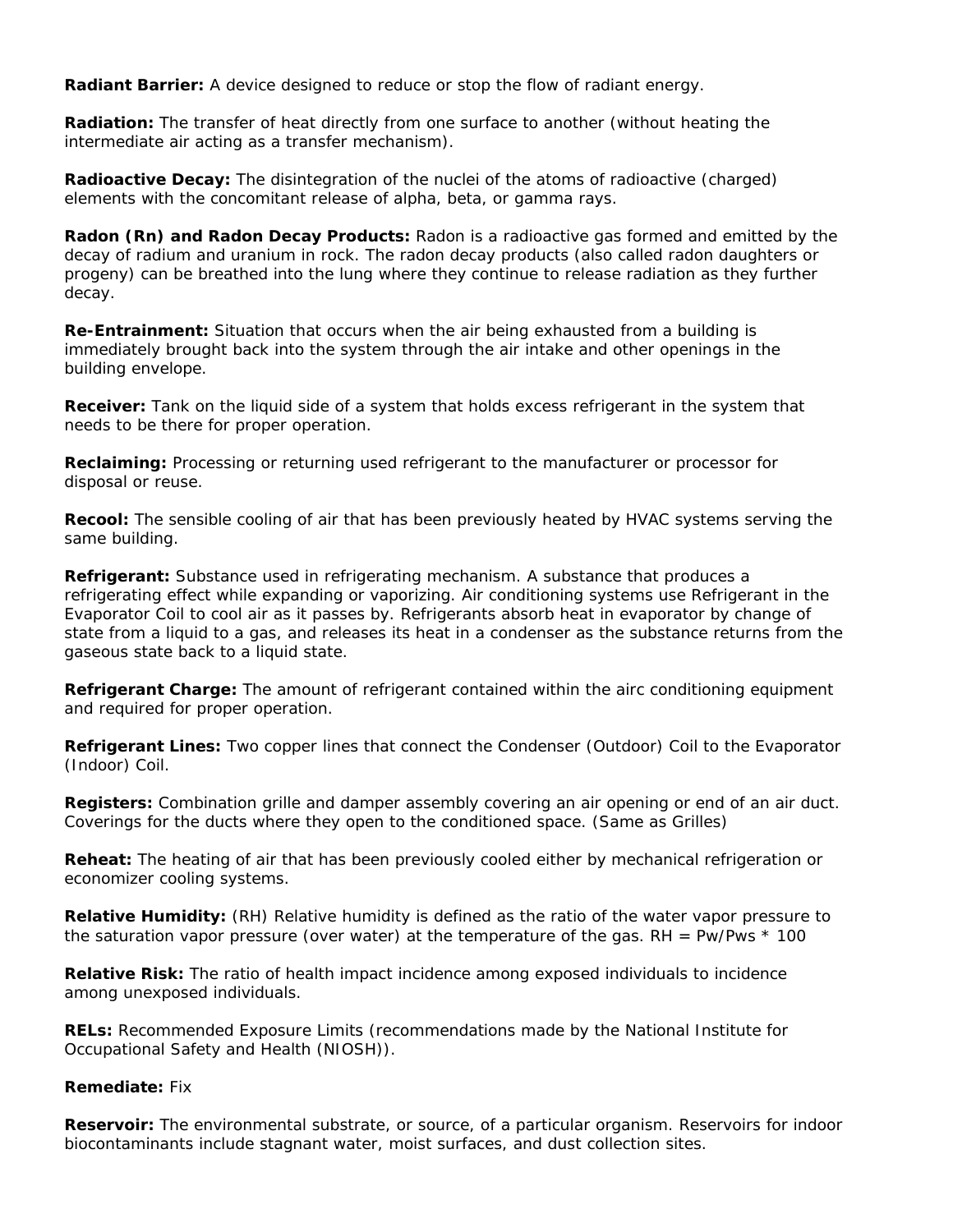**Residential:** The residential sector is defined as private household establishments which consume energy primarily for space heating, water heating, air conditioning, lighting, refrigeration, cooking, and clothes drying. The classification of an individual consumer<sup>1</sup>s account, where the use is both residential and commercial, is based on principal use.

**Resistance:** (Electrical) The ability of all conductors of electricity to resist the flow of current, turning some of it into heat. Resistance depends on the cross section of the conductor (the smaller the cross section, the greater the resistance), the material, the length of the flow path, and its temperature (the hotter the cross section, the greater its resistance).

**Resistance:** (Thermal) The reciprocal of thermal conductance. See R-VALUE.

**Respirable Suspended Particulates:** Particulates less than 10 µm in diameter that can enter the respiratory tract.

**Retrofit:** Broad term that applies to any change after the original purchase, such as adding equipment not a part of the original purchase. As applied to alternative fuel vehicles, it refers to conversion devices or kits for conventional fuel vehicles. (Same as 3aftermarket2.)

**Return:** The ductwork that carries air from the house to the air handler.

**Return Air:** Air drawn into a heating unit after having been circulated from the heater's output supply to a room. The air removed from an occupied space and returned to the air handler to be exhausted or recirculated.

**RSES:** A leading HVAC/R Association - Refrigeration Service Engineers Society http://www.rses.org/

**Saturation Temperature:** Also referred to as the boiling point or the condensing temperature. This is the temperature at which a refrigerant will change state from a liquid to a vapor or visa versa.

**SEER:** (Seasonal Energy Efficiency Ratio) An efficiency measurement that is similar to Miles Per Gallon for cars. The higher this number, the more energy efficient they system is. The amount of cooling your equipment delivers per every dollar spent on electricity. The higher the number the lower the operating cost (not more cooling.) SEER applies to air conditioners and heat pumps. In the past, a unit with a SEER of 8.00 was considered standard efficiency, and a unit with a 10.00 SEER was considered high efficiency. After January 1, 1992, the minimum SEER required by the DOE is 10.00 and 15.00+ SEER is considered high efficiency. EER & SEER can not be compared equally. Air source equipment is rated by SEER and geothermal equipment is rated by EER. New units have SEER ratings from 10 to 17 BTUs per watt. The total cooling of a central unitary air conditioner or unitary heat pump in Btu's during its normal annual usage period for cooling divided by the total electric energy input in watt-hours during the same period. The Seasonal Energy Efficiency Ratio is a standard method of rating air conditioners based on three tests. All three tests are run at 80 degrees Fahrenheit inside and 82 degrees Fahrenheit outside. The first test is run with humid indoor conditions, the second with dry indoor conditions, and the third with dry conditions cycling the air conditioner on for 6 minutes and off for 24 minutes. The published SEER may not represent the actual seasonal energy efficiency of an air conditioner in your climate. The total cooling output of a central air conditioning unit in Btus during its normal usage period for cooling divided by the total electrical energy input in watt-hours during the same period, as determined using specified federal test procedures. [Title 20, Section 2-1602(c)(11)].

**Sensible Cooling Load:** The heat gain of the home due to conduction, solar radiation, infiltration, appliances, people, and pets. Burning a light bulb, for example, adds only sensible load to the house. This sensible load raises the dry-bulb temperature.

**Sensible Heat:** Heat, that when added or removed, causes a change in temperature but not in state. Heat that results in a temperature change.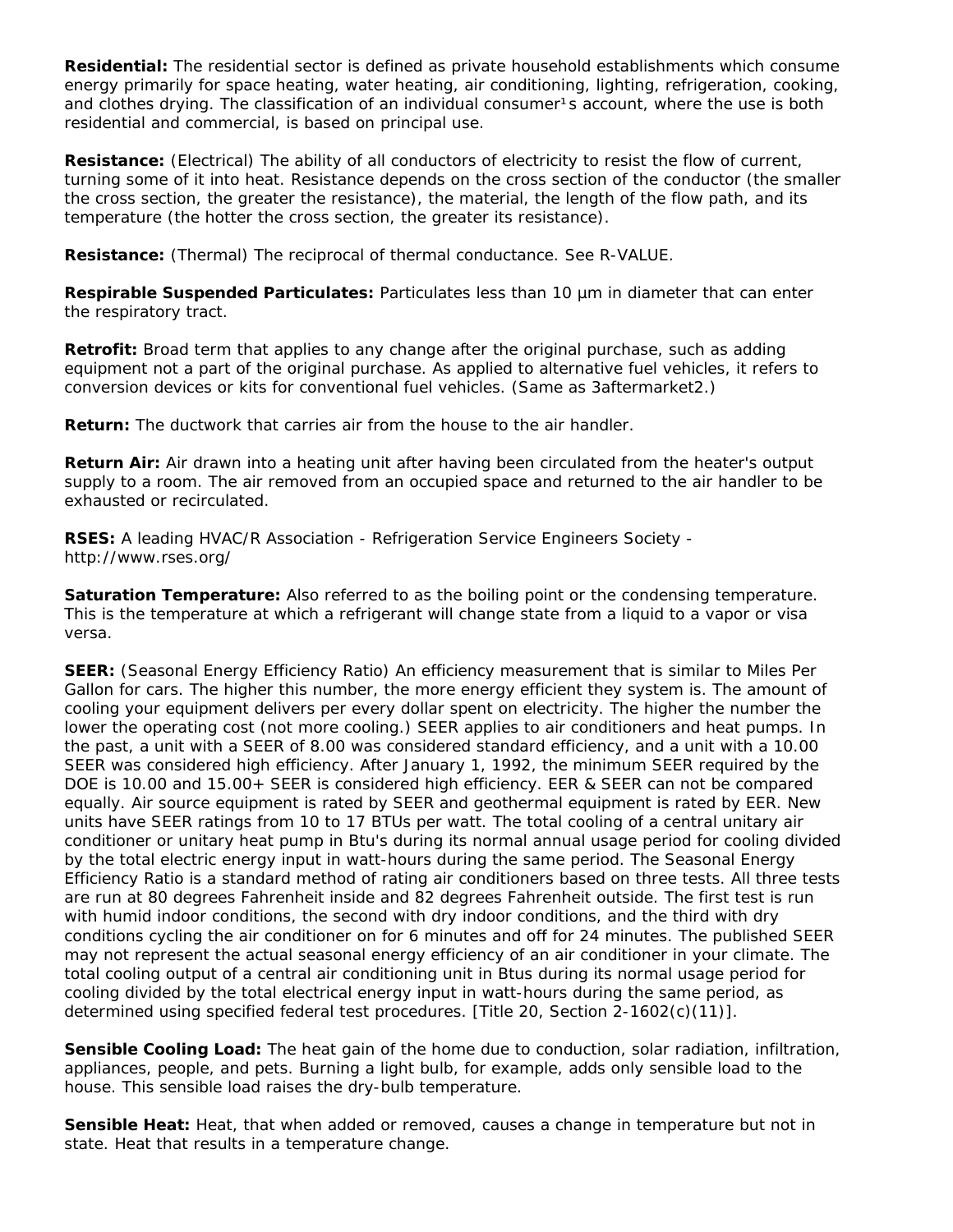**Sensitization:** Repeated or single exposure to an allergen that results in the exposed individual becoming hypersensitive to the allergen.

**Setback:** A reduction of climate control energy demand in HVAC controls when a building is unoccupied.

**Setpoint:** The temperature to which a thermostat is set to result in a desired heated space temperature.

**Short-Circuiting:** Situation that occurs when the supply air flows to return or exhaust grilles before entering the breathing zone (area of a room where people are). To avoid short-circuiting, the supply air must be delivered at a temperature and velocity that results in mixing throughout the space.

**Sick building:** A building in which the indoor air quality is considered to be unacceptable to a substantial majority of occupants.

**Sick Building Syndrome:** (SBS) A phenomenon in which building occupants experience a variety of health and/or comfort effects linked to time spent in a particular building, but where no specific illness or causative agent can be identified. Symptoms in sufferers often include headaches, eye irritation, and respiratory irritation. Term that refers to a set of symptoms that affect some number of building occupants during the time they spend in the building and diminish or go away altogether during periods when they leave the building. (Contrast with Building Related Illness.)

**Single Package:** A year 'round heating and air conditioning system that has all the components completely encased in one unit outside the home.

**Sizing:** Refers to the procedure a heating contractor goes through to determine how large a furnace (measured in btuh) is needed to heat a house efficiently. Too small a furnace won't deliver enough heating; too large a furnace increases energy costs and can have an adverse effect on comfort. Sizing depends on the square-footage of the home, the amount of ceiling and wall insulation, the window area, use of storm doors, storm windows, and more.

**Smoke stick:** A diagnostic tool used to observe air flow. Usually it consists of a chemical in a squeezable container. When squeezed it emits smoke which visibly follows air flow currents.

**Sound Attenuators:** Components which are inserted into the air distribution system and designed to reduce airborne noise which is propagated along the ducts.

**Sound Rating Number:** (SRN) Sound is measured in bels (a bel equals 10 decibels). The SRN of a unit is based on ARI test, performed at ARI standard rating conditions. Average sound rating range from 7.0 to 8.0 decibels. The lower the SRN rating, the quieter the unit.

**Sound Ratings:** Although sound does not affect the efficiency of a unit, it will certainly affect your comfort. If your unit has a low sound level, you will hardly notice it is operating. But if it has a higher sound level, it may mean your good night's sleep is disturbed every time it runs!

**Source Control:** A preventive strategy for reducing airborne contaminant levels through removal of the material or activity generating the pollutants.

**Sources:** Sources of indoor air pollutants. Indoor air pollutants can originate within the building or be drawn in from outdoors. Common sources include people, fixtures and furnishings, photocopiers, plants, food, etc.

**Specific Heat:** In English units, the quantity of heat, in Btu, needed to raise the temperature of one pound of material one degree Fahrenheit.

**Split System:** Refrigeration or air conditioning installation, which places condensing unit outside or away from evaporator. These unit are connected together by a supply and return refrigerant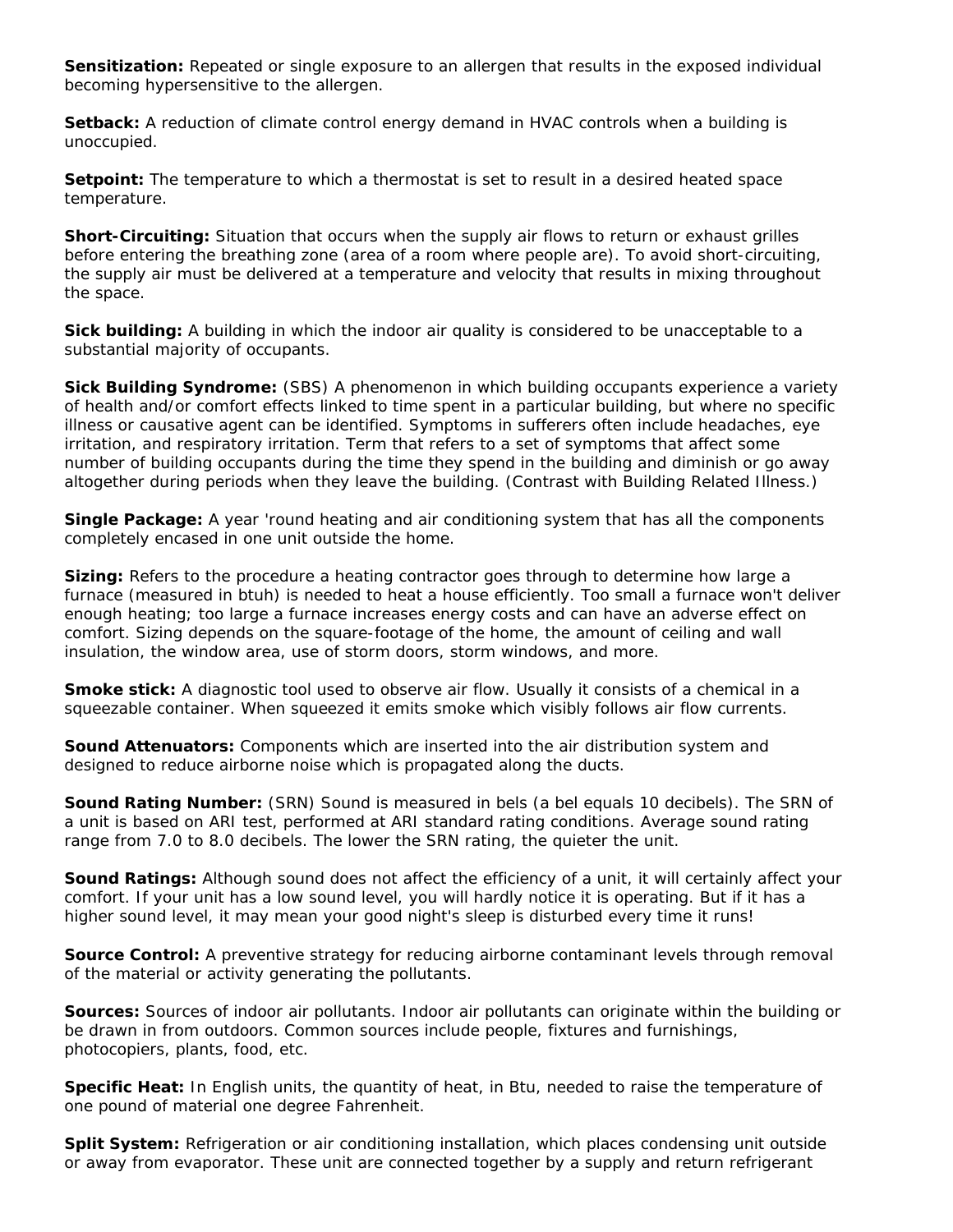lines. Also applicable to heat pump installations. A combination heat pump or air conditioner with indoor components such as a furnace or blower coil. To maximize effectiveness, Split Systems should be matched.

**Spore:** Molds reproduce by means of spores. Spores are microscopic; they vary in shape and size (2-100 micrometers). Spores may travel in several ways--they may be passively moved (by a breeze or waterdrop), mechanically disturbed (by a person or animal passing by), or actively discharged by the mold (usually under moist conditions or high humidity).

**Spread:** (LS) (for a supply air terminal device) Maximum distance between two vertical planes tangent to a specified envelope and perpendicular to a plane through the core center. The spread are generally referred to the envelope corresponding to 0.25 m/s for zero supply temperature differential (i.e., under isothermal conditions).

**SRN:** (Sound Rating Number ) Sound is measured in bels (a bel equals 10 decibels). The SRN of a unit is based on ARI test, performed at ARI standard rating conditions. Average sound rating range from 7.0 to 8.0 decibels. The lower the SRN rating, the quieter the unit.

**Stack effect:** A condition resulting from the rise of heated air, which creates positive pressure near the top of the building and negative pressure toward the bottom. Stack effect pressures have been known to overpower mechanical ventilation systems, disrupting proper circulation and contributing to the infiltration and stagnation of pollutants.

**Stack Effect:** The overall upward movement of air inside a building that results from heated air rising and escaping through openings in the building super structure, thus causing an indoor pressure level lower than that in the soil gas beneath or surrounding the building foundation.

**Standard Industrial Classification:** (SIC) A set of codes developed by the Office of Management and Budget, which categorizes business into groups with similar economic activities.

**Static Pressure:** Condition that exists when an equal amount of air is supplied to and exhausted from a space. At static pressure, equilibrium has been reached.

**Statistical Significance:** The probability that and degree to which the results of an experimental study describe an actual relationship between two factors beyond that which might be expected by pure coincidence.

**Straight Cool:** This is an air conditioner that uses different forms of heating such as Natural Gas, LP Gas, Electric Resistance heat and oil.

**Stratosphere:** Part of the atmosphere, the gases that encircle the Earth. The stratosphere is a layer of the atmosphere 9-31 miles above the Earth. Ozone in the stratosphere filters out harmful sun rays, including a type of sunlight called ultraviolet B, which has been linked to health and environmental damage.

**Subcooled Liquid:** Liquid refrigerant which is cooled below its saturation temperature.

**Superheated Vapor:** Refrigerant vapor which is heated above its saturation temperature. If a refrigerant is superheated, there is no liquid present.

**Supplementary Heat:** (Emergency Heat) The auxiliary or emergency heat provided at temperatures below a heat pump's balance point. It is usually electrical resistance heat.

**Supply:** The ductwork that carries air from the air handler to the rooms in the house.

**Supply Air:** The air flow entering the treated space.

**Swamp Cooler:** See Evaporative Cooler.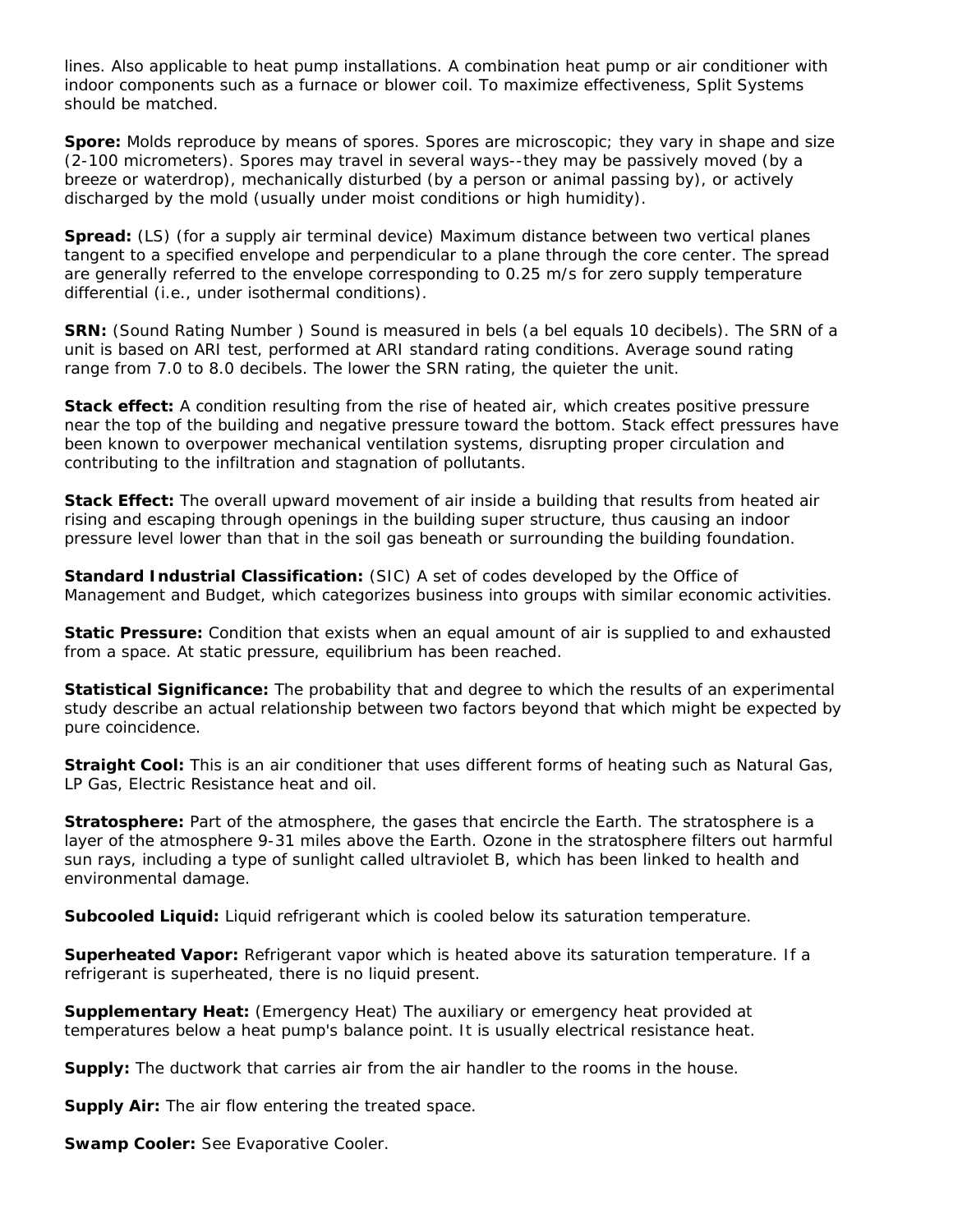**Switchover Valve:** A device in a heat pump that reverses the flow of refrigerant as the system is switched from cooling to heating. Also called a reversing valve or four-way valve.

**System:** A combination of equipment and/or controls, accessories, interconnecting means and terminal elements by which energy is transformed to perform a specific function, such as climate control, service water heating, or lighting.

**Systems Control:** The control of indoor air pollutants through the use of mechanical means such as ventilation control or air cleaning.

**Temperature:** Degree of hotness or coldness measured on one of several arbitrary scales based on some observable phenomenon (such as the expansion).

**Temperature Differential:** The difference between the entering and leaving temperature for a given fluid. For example, a 10-degree evaporator temperature differential for a chiller would describe an operating condition where the entering water temperature is 54 degrees and the leaving is 44 degrees.

**Testing, Adjusting, And Balancing:** (TAB) The diagnostic and corrective procedures for HVAC controls and operating components to ensure provision of specified airflow rates and environmental conditions.

**Therm:** Another measurement of heat. One therm equals One hundred thousand (100,000) British thermal units  $(1$  therm = 100,000 Btu).

**Thermal (Energy) Storage:** A technology that lowers the amount of electricity needed for comfort conditioning during utility peak load periods. A buildings thermal energy storage system might, for example, use off-peak power to make ice or to chill water at night, later using the ice or chilled water in a power saving process for cooling during the day. See THERMAL MASS.

**Thermal Mass:** A material used to store heat, thereby slowing the temperature variation within a space. Typical thermal mass materials include concrete, brick, masonry, tile and mortar, water, and rock or other materials with high heat capacity.

**Thermodynamics:** The study of the transformation of energy into other manifested forms and of their practical applications. Commonly encountered forms of the statements of the three principal laws of thermodynamics are: (0) The heat capacity and entropy of every crystalline solid becomes zero at absolute zero (0 degrees Kelvin). (1) The Law of the Conservation of Energy -- energy may be transformed in an isolated system, but its total is constant. (2) Heat from a reservoir at a constant temperature cannot be changed completely into work by a cyclic process.

**Thermostat:** A temperature sensitive switch for controlling the operation of a heater or furnace. Typically found on a wall inside the home, that consists of a series of sensors and relays that monitor and control the functions of a heating and cooling system. A device that allows you to control the temperature inside your home by telling the heating or cooling system how much air to produce. An automatic control device designed to be responsive to temperature and typically used to maintain set temperatures by cycling the HVAC system.

**Thermostat, Air-Sensing:** Thermostat unit in which sensing element is located in refrigerated space.

**Thermostat, Setback:** (Programmable Thermostat) A state-of-the-art electronic thermostat with a built-in memory that can be programmed for different temperature settings at different times of the day. A device, containing a clock mechanism, which can automatically change the inside temperature maintained by the HVAC system according to a preset schedule. The heating or cooling requirements can be reduced when a building is unoccupied or when occupants are asleep.

**Threshold:** (IAQ) The contaminant dose or exposure level below which there is no expected significant effect.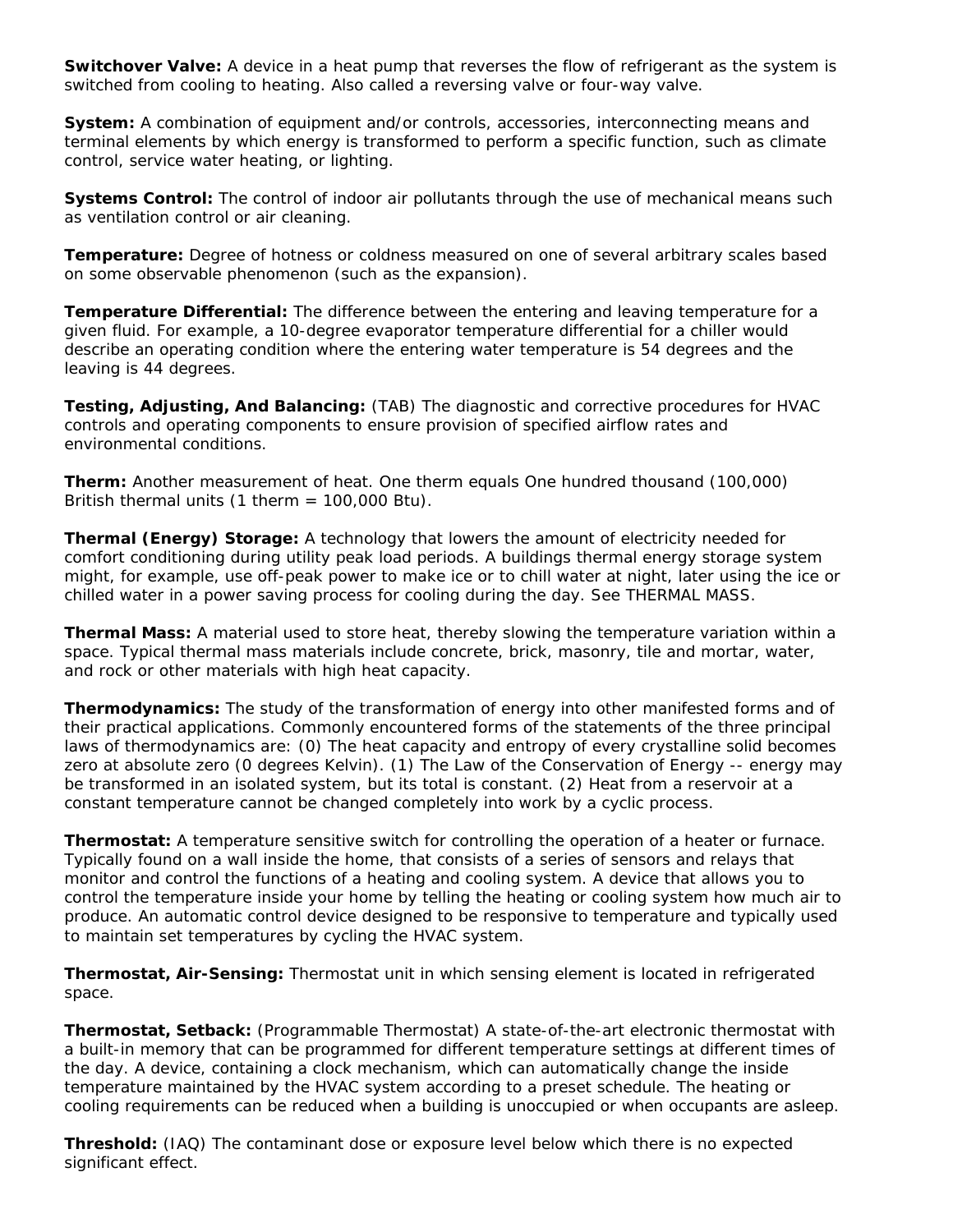**Threshold Limit Value:** (TLV) The American Conference of Governmental Industrial Hygienists recommended guideline for exposure limit represented in terms of exposure over a work day (8 hours) or a work week (40 hours).

**Threshold Limit Values:** (TLVs) Threshold Limit Values (guidelines recommended by the American Conference of Governmental Industrial Hygenists).

**Throw:** (Lt) The maximum distance between the center of the core and a plane which is tangent to a specified envelope and perpendicular to the intended direction of flow The throw is generally referred to as the envelope corresponding to 0.25 m/s for zero supply temperature differential (i.e., under isothermal conditions).

**Tight Building Syndrome:** (TBS) A condition in which a building is very tightly insulated against infiltration, its ventilation is reduced for energy conservation, and airborne contaminants are sufficiently elevated to cause health effects in occupants; often used synonymously with sick building syndrome (SBS).

**Time Delay:** Usually refers to a device that will not allow the condenser to restart for an average of 5 minutes.

**Ton or "Ton of Cooling":** A cooling unit of measure. Each ton equals the cooling effect of 12,000 Btuh. Heat pumps and air conditioners are generally sized in tons. Typical sizes for single family residences are between two and five tons. It is important to note that actual capacity is not constant and will change based on outdoor or indoor temperatures. The published capacity rating of air conditioners and heat pumps is based on performance at the ARI standard temperature levels of 95 F outside, 80 F inside, and 50% relative humidity. The number of tons a system has is the total BTU capacity of the system. The size of the area to be cooled will determine the correct size of the system in tons. While an air conditioner may be called a three ton unit, it may not produce 36,000 Btu/h in cooling. There is a wide variety of actual capacities that are called "three tons."

**Total air flow rate:** (QL) Sum of the primary and secondary air flow rates which are moved in the treated space.

**Total Home Comfort System:** The ultimate solution to providing you with consistent, customized home comfort, despite the ever-changing weather.

**Total Volatile Organic Compounds:** (TVOCs) A measure representing the sum of all VOCs present in the air to provide an approximate indication of pollutant levels. Indoor air typically contains hundreds of different VOCs in very low concentrations, some of which can have additive effects.

**Total Volatile Organic Compounds:** (TVOCs) Total volatile organic compounds. See "Volatile Organic Compounds (VOCs)"

**Toxicant**: A substance that can cause tissue damage or otherwise affect organs or systems within the body.

**Tracer Gas:** An inert compound that is a rare constituent of indoor air which is released into building air and monitored qualitatively and/or quantitatively to characterize airflow characteristics to determine air pathways, infiltration, and ventilation efficiency measurements.

**Tracer Gases:** Compounds, such as sulfur hexaflouride, which are used to identify suspected pollutant pathways and to quantify ventilation rates. Trace gases may be detected qualitivatively by their odor or quantitatively by air monitoring equipment.

**Transformer:** A device, which through electromagnetic induction but without the use of moving parts, transforms alternating or intermittent electric energy in one circuit into energy of similar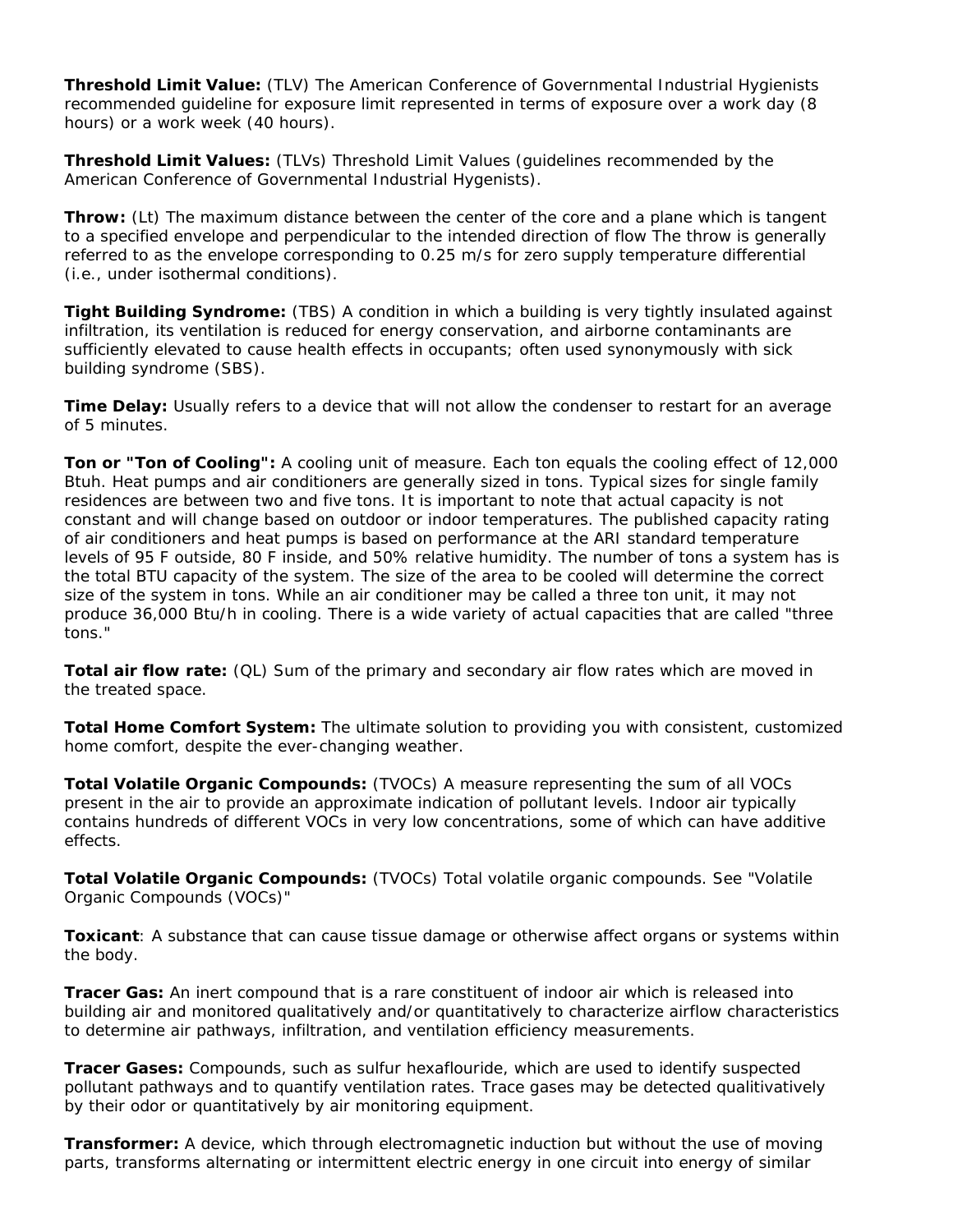type in another circuit, commonly with altered values of voltage and current.

**Transmittance:** The time rate of heat flow per unit area under steady conditions from the air (or other fluid) on the warm side of a barrier to the air (or fluid) on the cool side, per unit temperature difference between the two sides.

**UA:** A measure of the amount of heat that would be transferred through a given surface or enclosure (such as a building envelope) with a one degree temperature difference between the two sides. The UA is calculated by multiplying the U-Value, or overall heat transfer coefficient U, by the area A of the surface (or surfaces).

**Unconditioned Space:** A space that is neither directly nor indirectly conditioned space, which can be isolated from conditioned space by partitions and/or closeable doors.

**Upflow:** See "Upflow Furnace"

**Upflow Furnace:** A furnace that pulls cool return air in from the bottom and blows/expels warm air out the top into the duct work. This type of furnace is usually installed in a basement or an outof-the-way closet.

**Urea Formaldehyde Foam Insulation:** (UFFI) A form of insulation no longer in use because of excessive formaldehyde emissions and documented associated health impacts.

**Useful Thermal Output:** The thermal energy made available for use in any industrial or commercial process, or used in any heating or cooling application, i.e., total thermal energy made available for processes and applications other than electrical generation.

**Valves:** Components inserted into air ducts or devices which permit modification of the air resistance of the system and consequently a complete shut-off of the air flow (control valves).

**VAV System:** (Variable Air Volume System) A mechanical HVAC system capable of serving multiple zones which controls the temperature maintained in a zone by controlling the amount of heated or cooled air supplied to the zone.

**VAV:** (Variable Air Volume) Variable Air Volume.

**Ventilation:** The process of supplying or removing air by natural or mechanical means to or from any space. Such air may or may not have been conditioned or treated.

**Ventilation Air:** Defined as the total air, which is a combination of the air brought inside from outdoors and the air that is being recirculated within the building.

**Ventilation effectiveness:** A measure of the fraction or percentage of outdoor air that reaches the occupied zone of a specified area; an evaluation of air delivery to occupants, regardless of the effectiveness of contaminant removal.

**Ventilation efficiency:** An evaluation of the pollutant removal capacity of a ventilation system.

**Ventilation Rate:** The rate at which indoor air enters and leaves a building. Expressed in one of two ways: the number of changes of outdoor air per unit of time (air changes per hour, or "ach") or the rate at which a volume of outdoor air enters per unit of time (cubic feet per minute, or "cfm").

**Ventilation standard:** A specification for the minimum rate of input of outdoor air into indoor spaces.

**VFD:** (Variable Frequency Drive) Electronic speed control for motors.

**Volatile Organic Compounds:** (VOCs) One of a class of chemical compounds; indoor sources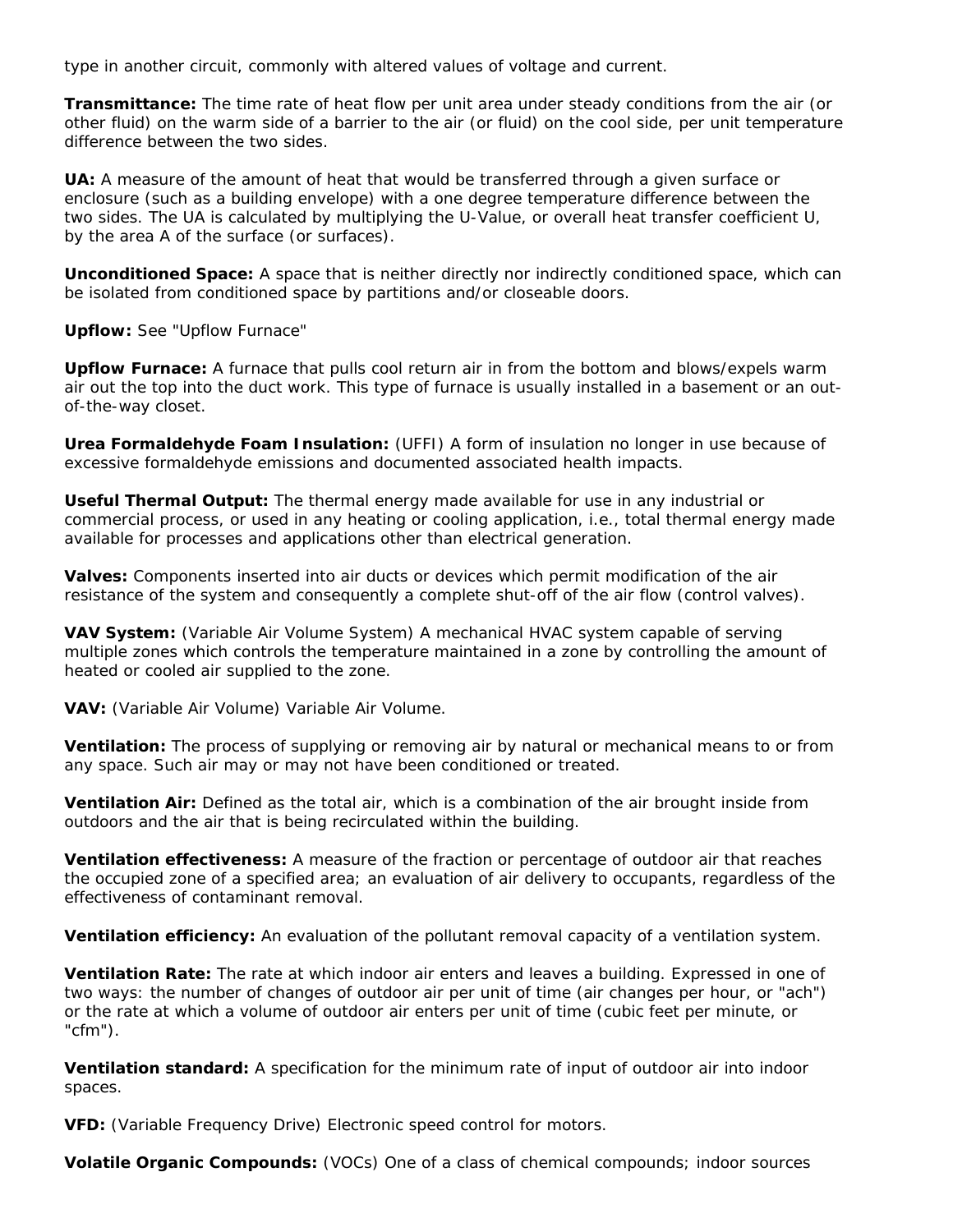include tobacco smoke, building products, furnishings, cleaning materials, solvents, and office supplies. In sufficient quantities, VOCs can cause eye, nose, and throat irritations; dizziness; and headaches. Some VOCs are suspected carcinogens. Data for health effects resulting, from exposure to the characteristically low levels of VOCs in the indoor environment are scarce. Compounds that vaporize (become a gas) at room temperature. Common sources which may emit VOCs into indoor air include housekeeping and maintenance products, and building and furnishing materials. In sufficient quantities, VOCs can cause eye, nose, and throat irritations, headaches, dizziness, visual disorders, memory impairment; some are known to cause cancer in animals; some are suspected of causing, or are known to cause, cancer in humans.

**Volt:** A unit of electromotive force. It is the amount of force required to drive a steady current of one ampere through a resistance of one ohm. Electrical systems of most homes and office have 120 volts.

**W:** (Watt) A watt is a unit of electricity. A unit of measure of electric power at a point in time, as capacity or demand. It is the rate of energy transfer equivalent to 1 ampere flowing under a pressure of 1 volt at unity power factor. One watt of power maintained over time is equal to one joule per second. Some Christmas tree lights use one watt. The watt is named after Scottish inventor James Watt and is capitalized when shortened to w and used with other abbreviations, as in kWh.

**Water vapor:** Water vapor can be treated as a gas. At a particular temperature air for example can only hold so much water vapor. The higher the temperature the more water vapor it can hold. When saturated the relative humidity would be 100 % RH, so relative humidity describes how close to saturation the air is. It is important to remember that in a process with a high relative humidity a small drop in temperature will cause the humidity to rise and the environment to saturate. Rapid temperature changes in a an environmental chamber for example could also cause condensation.

**Watt-Hour:** (W-hr) One watt of power expended for one hour. An electrical energy unit of measure equal to 1 watt of power supplied to, or taken from, an electric circuit steadily for 1 hour. One thousandth of a kilowatt-hour.

**WB:** Wet Bulb

**WC:** (Water Column) Common measure of air pressure used in HVAC systems.

**Weather Stripping:** Specially designed strips, seals and gaskets installed around doors and windows to limit air leakage.

**Wet Bulb Temperature:** The temperature at which water, by evaporating into air, can bring the air to saturation at the same temperature. Wet-bulb temperature is measured by a wet-bulb psychrometer. Traditionally this was the temperature indicated by a thermometer whose bulb is wrapped in a wet sheath. The wet bulb temperature and the dry bulb temperature (i.e air temperature) would then be used to calculate relative humidity or dewpoint. Alternatively charts or tables can be used.

**Wet-bulb Temperature:** When a wet wick is placed over a standard thermometer and air is blown across the surface, the water evaporates and cools the thermometer below the dry-bulb temperature. This cooler temperature (called the wet-bulb temperature) depends on how much moisture is in the air.

**Whole House Fan:** A system capable of cooling a house by exhausting a large volume of warm air when the outside air is cool.

**Zonal Control:** A method of designing and controlling the HVAC system of a residence so that living areas can be maintained at a different temperature than sleeping areas using independent setback thermostats. If specific requirements are met, zonal control may earn a credit towards compliance with whatever building energy efficiency standards are applicable.